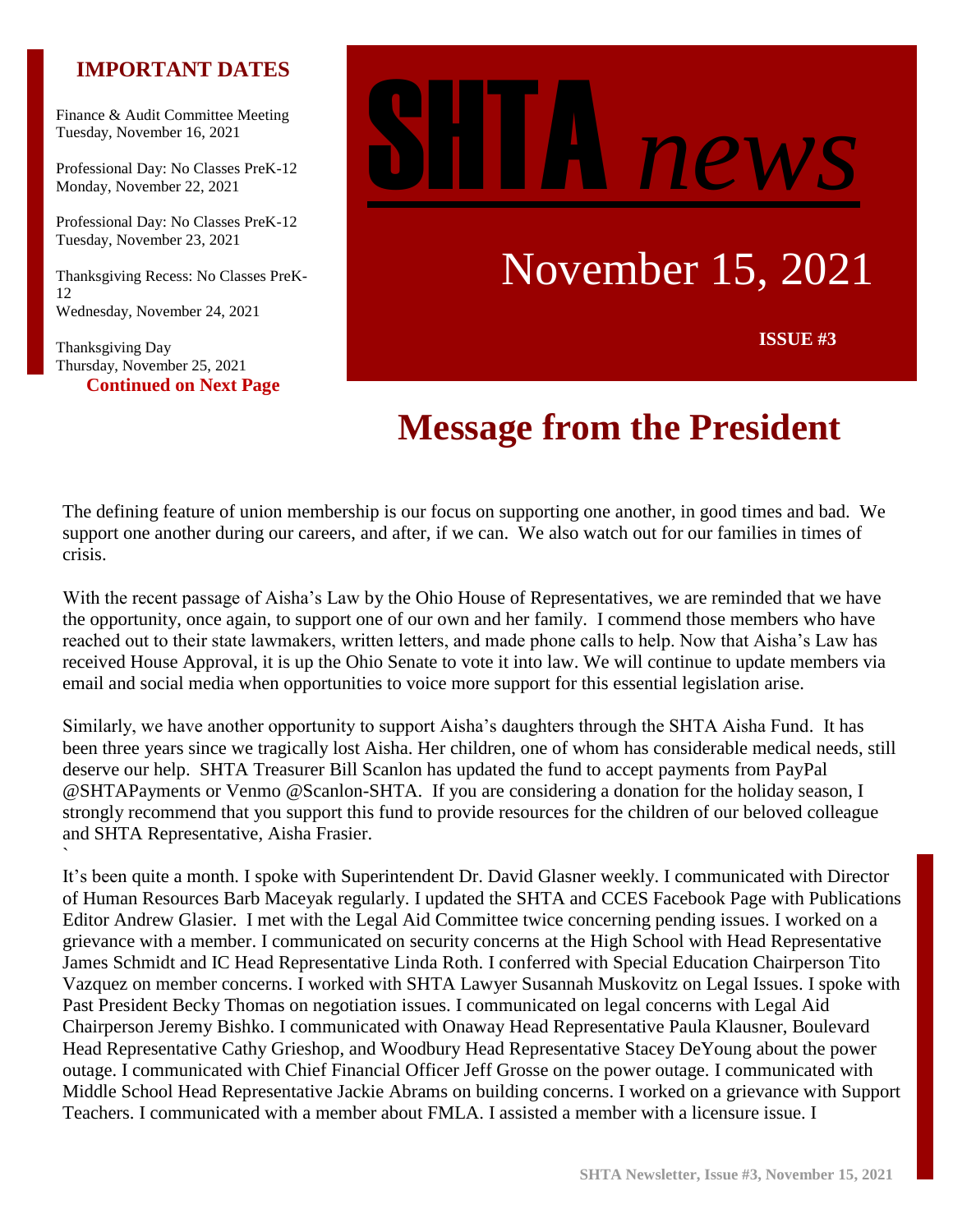represented a member with a building concern. I corresponded with the Cuyahoga County Educator Summit. I attended the Forward Together Advisory Committee. I worked on a Joint Statement on recommending vaccinations with Dr. Glasner and Communications Director Scott Stephens.

This will be the final SHTA newsletter for 2021. We do not meet as an Executive Board or Representative Council in December, unless there is an emergency. That does not mean that we will not be helping our members all month long and continuing to collect data on how our buildings are doing. Please do not hesitate to reach out to your building representatives and leadership at any time. I hope when we reconvene in January, you are feeling refreshed and re-energized after Winter Break. I would like to wish you all a safe and Happy Holiday Season and a Happy New Year!

#### *Respectfully submitted, John Morris*



Thanksgiving Recess: No Classes PreK-12 Friday, November 26, 2021

Hanukkah begins at sunset Sunday, November 28, 2021

Hanukkah ends Monday, December 6, 2021

SHTA Executive Board Meeting – No meeting scheduled for December.

SHTA Representative Council Meeting – No meeting scheduled for December.

Board of Education Regular Meeting Tuesday, December 14, 2021

Winter Recess Monday, December 20th – Sunday, January 2nd, 2022

Classes Resume (PreK-12) Monday, January 3, 2022

SHTA Executive Board Meeting -- Virtual Monday, January 3, 2022

SHTA Representative Council Meeting – Mercer, Virtual Monday, January 10, 2022

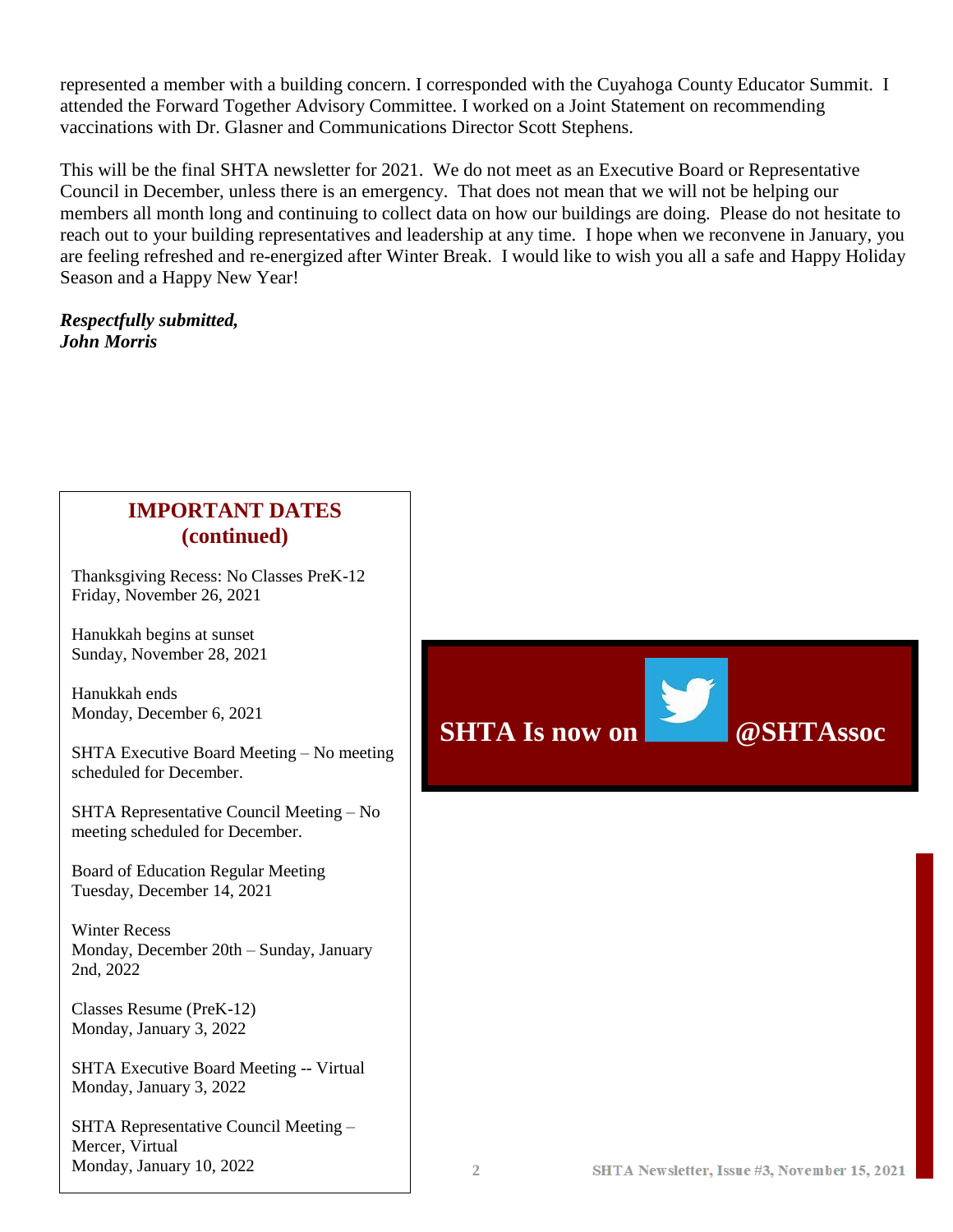# *OFFICERS' REPORTS*

## **VICE PRESIDENT'S REPORT**

Congratulations to all of the recipients of the 2021 - 2022 SHTA Fellowship Grant. Each of the winners will receive \$100 to use for their personal professional development. The grants may be used towards any of the following activities:

- Professional Workshops
- Seminars
- Professional Conferences
- College Course work
- Membership fees for professional associations (Does not include SHTA)

*Fellowship Grants may not be used for classroom materials, supplies or special projects.*

|                                                                                                                                                                                                                                                                                                                                 |                                                                                                                                                                                        | 2021 - 2022                                                                                                                                                                                                                                          |                                                                                                                                                                   |
|---------------------------------------------------------------------------------------------------------------------------------------------------------------------------------------------------------------------------------------------------------------------------------------------------------------------------------|----------------------------------------------------------------------------------------------------------------------------------------------------------------------------------------|------------------------------------------------------------------------------------------------------------------------------------------------------------------------------------------------------------------------------------------------------|-------------------------------------------------------------------------------------------------------------------------------------------------------------------|
| <b>High School</b>                                                                                                                                                                                                                                                                                                              | <b>Middle School</b>                                                                                                                                                                   | <b>Woodbury</b>                                                                                                                                                                                                                                      | <b>Boulevard</b>                                                                                                                                                  |
| 1. Brian Berger<br>2. Adam Cohen<br><b>3. Sarah Davis</b><br><b>4. Amanda Ersek</b><br><b>5. Taylor Evert</b><br><b>6.Suzanne</b><br><b>Genillier</b><br><b>7. Renee Manuel</b><br><b>8.Caroline Markel</b><br><b>9. Laura Robbins</b><br><b>10.Ellen Roberts</b><br>11. William<br><b>Scanlon</b><br><b>12. Robin Sweigert</b> | <b>13.Kelly Bailey</b><br>14. Regina Canady<br><b>15.Milly Catalano</b><br><b>16. Chelsea Nimmo</b><br><b>17.Mike Sears</b><br><b>18. Bobby Starks</b><br>19.Addie Rae<br><b>Tobey</b> | <b>20.Deanna Clemente-</b><br><b>Milne</b><br>21.Angela Goodrum<br>22. Kristen Koterba<br>23. Luling Raina Li<br><b>24. Nicole Litterst</b><br><b>25. Heather Pincoe</b><br>26.Ann Marie Radefeld<br>27. Cheri Shapero<br><b>28. Stephanie Smith</b> | 29.Jennifer<br>Goulden<br><b>30. Cathy Grieshop</b><br>31. Alyssa Herbell<br><b>32. Megan Loomis</b><br><b>33. Stacy Stoller</b><br>34.Colleen<br><b>Krawczak</b> |

#### **SHTA Teacher Fellowship Grant Recipients 2021 - 2022**

| <b>Fernway</b>                                                                                                                                                  | <b>Lomond</b>                                                                         | <b>Mercer</b>              | <b>Onaway</b>                                                                                                               |
|-----------------------------------------------------------------------------------------------------------------------------------------------------------------|---------------------------------------------------------------------------------------|----------------------------|-----------------------------------------------------------------------------------------------------------------------------|
| <b>35. Christine Cachat</b><br>36.Amy Hannah<br>37. Megan<br>Konopinski<br>38. Karmi Moldovan<br><b>39.Lena Paskewitz</b><br>40.Jennifer Vail<br>41. Matt Zucca | <b>42. Mary Borisseau</b><br><b>43. Steve Smith</b><br>44. Margaret<br><b>Rimedio</b> | 45.Laura<br><b>Daberko</b> | <b>46. Cissy Burns</b><br>47. Penny Weiss-<br><b>Flynn</b><br>48. Cara Motelka<br>49. Connie Scott<br><b>50.Jim Sweeney</b> |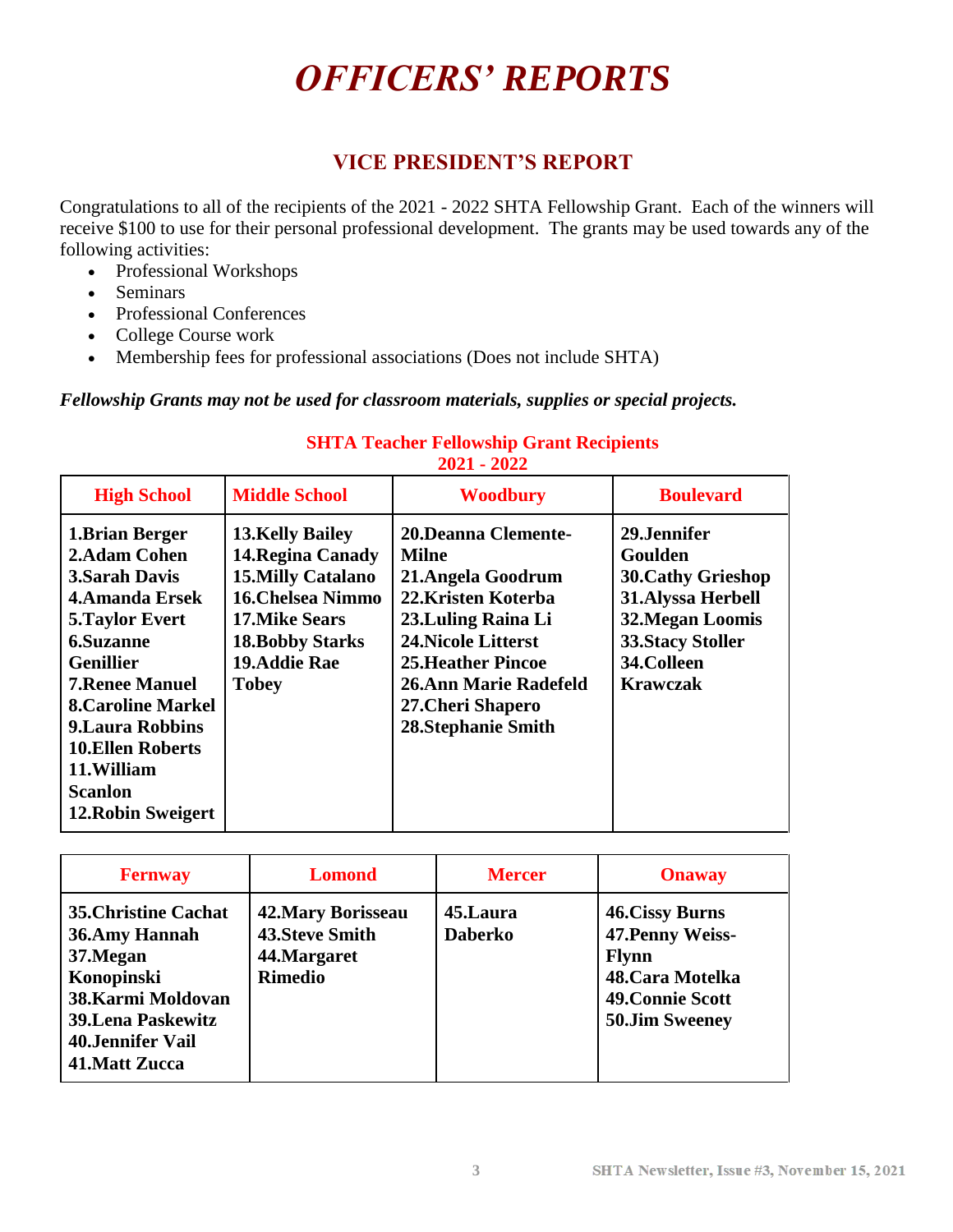Thank you to all SHTA members who submitted a Fellowship Grant application. I am thrilled that our Association can support so many members pursuing their professional goals.

During the month of October, I attended four meetings with Woodbury 6th grade math teachers and administrators to get an understanding and clarification of how the Class Acceleration process works. Teachers and administrators are still working through this issue.

I attended two Legal Aid meetings with the leadership team to discuss a personnel situation. I also worked with Woodbury's Head Representative Stacy DeYoung to assist a member with a personnel issue.

This year, I am working with the Shaker Schools Foundation as the Teacher Liaison for a *Night for the Red and White.* In the past, teacher donations to the Silent Auction were the most popular items. I would like to encourage members to consider donating to this year's Silent Auction. All proceeds collected are all given back to our students. The *Night for the Red and White* will take place on Saturday, March 5th at Landerhaven Driftwood Catering.

Wishing you a harvest of blessings, good health and good times….Happy Thanksgiving!!!

#### *Respectfully submitted, Darlene Garrison*

## **TREASURER'S REPORT**

Every Thanksgiving season leaves me with a heavy heart. I'm so excited to have a few days off for family time and being thankful for all I have, but I'm also reminded of November 17th, 2018, the last day of our colleague Aisha Fraser's life. Her murder was tragic, taking her away from her beloved girls too early. In the aftermath of her death, our Association made me very proud. We set up a fund for her daughters that we hope will help them throughout the rest of their lives. If you'd like to donate in honor of our colleague please use our Paypal account: @SHTAPayments or our Venmo: @Scanlon-SHTA.

This month I helped a member get answers to teacher leave questions. I met with our Investment Committee (Chante Thomas, Todd Keitlen, Darlene Garrison, and myself) and our Edward Jones advisor to look over our financials. I communicated with our accountants about the upcoming audit. I ordered new checks. I communicated with Hickman & Lowder about the Trust for Aisha's daughters. I set up Paypal and Venmo account for donations from SHTA members. Our financial reports are included this month.

*Respectfully submitted, Bill Scanlon*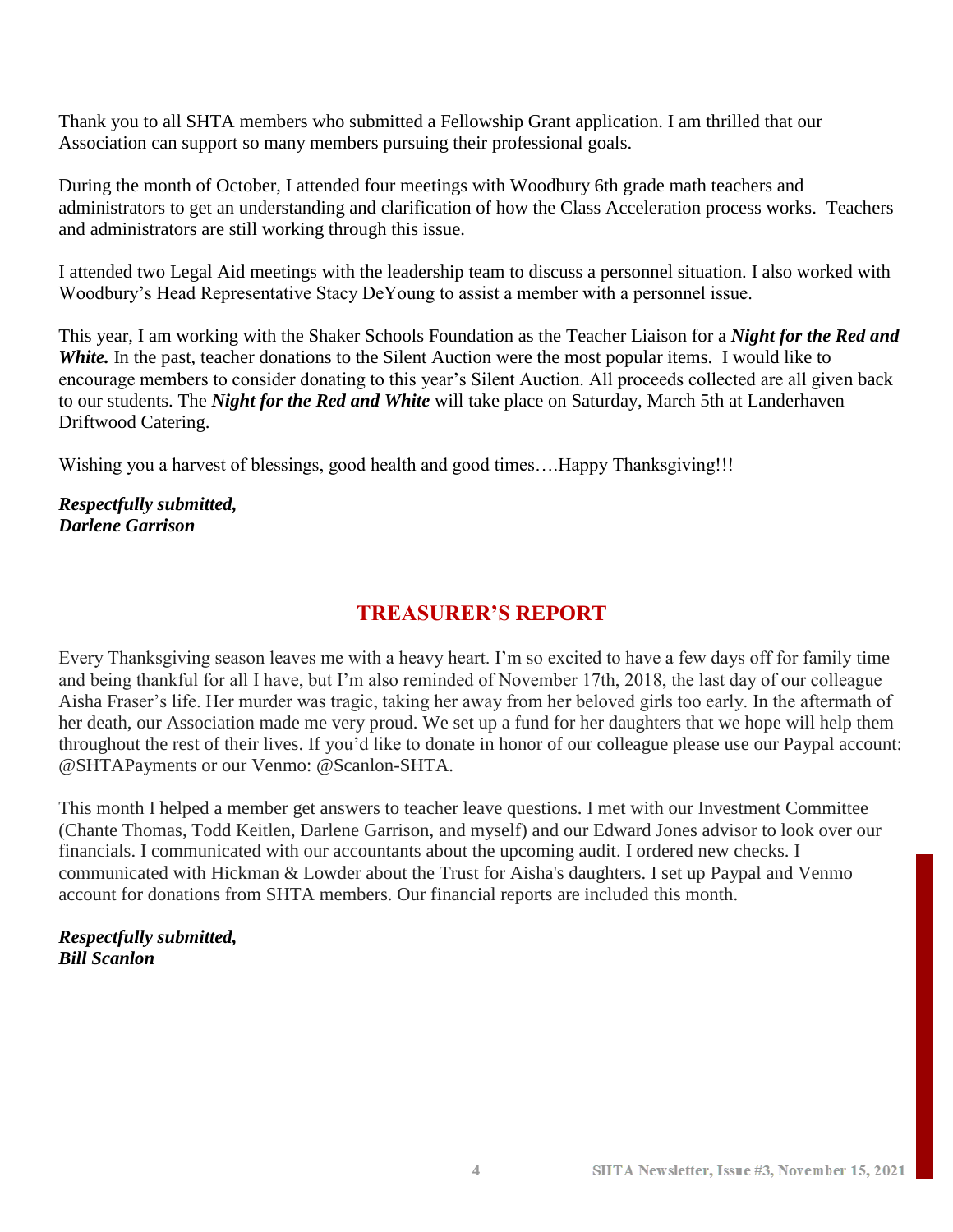| <b>Shaker Heights Teachers' Association</b> |                 |  |  |  |
|---------------------------------------------|-----------------|--|--|--|
| <b>Profit and Loss</b>                      |                 |  |  |  |
| <b>July 1 - November 10, 2021</b>           |                 |  |  |  |
|                                             |                 |  |  |  |
|                                             | <b>Total</b>    |  |  |  |
| <b>Income</b>                               |                 |  |  |  |
| <b>Income</b>                               | 0.00            |  |  |  |
| <b>Member Dues</b>                          | 48,213.00       |  |  |  |
| <b>Total Income</b>                         | \$              |  |  |  |
|                                             | 48,213.00       |  |  |  |
| <b>Investments</b>                          | 0.00            |  |  |  |
| <b>Change in Value in</b>                   | 48,184.01       |  |  |  |
| <b>Edward Jones</b>                         |                 |  |  |  |
| <b>Edward Jones-Fees &amp;</b>              | $-2,921.77$     |  |  |  |
| <b>Charges</b><br><b>Total Investments</b>  | \$              |  |  |  |
|                                             | 45,262.24       |  |  |  |
| <b>Other Types of Income</b>                | 0.00            |  |  |  |
| <b>Miscellaneous Revenue</b>                | 45.24           |  |  |  |
| <b>Total Other Types of Income</b>          | \$              |  |  |  |
|                                             | 45.24           |  |  |  |
| <b>Total Income</b>                         | \$              |  |  |  |
|                                             |                 |  |  |  |
|                                             |                 |  |  |  |
| <b>Gross Profit</b>                         | 93,520.48<br>\$ |  |  |  |
|                                             | 93,520.48       |  |  |  |
| <b>Expenses</b>                             |                 |  |  |  |
| <b>Operations</b>                           | 0.00            |  |  |  |
| <b>Accounting</b>                           | 107.88          |  |  |  |
| <b>Compensation</b>                         | 1,613.43        |  |  |  |
| <b>Conferences &amp; Meetings</b>           | 460.41          |  |  |  |
| <b>Executive Board</b>                      | 414.73          |  |  |  |
| <b>Fellowships &amp; Grants</b>             | 1,336.86        |  |  |  |
| Legal                                       | 2,200.00        |  |  |  |
| <b>Public Relations</b>                     | 986.00          |  |  |  |
| <b>Publications</b>                         | 44.00           |  |  |  |
| <b>Total Operations</b>                     | \$              |  |  |  |
|                                             | 7,163.31        |  |  |  |
| <b>Total Expenses</b>                       | \$              |  |  |  |
|                                             | 7,163.31        |  |  |  |
| <b>Net Operating Income</b>                 | \$              |  |  |  |
|                                             | 86,357.17       |  |  |  |
| <b>Net Income</b>                           | \$<br>86,357.17 |  |  |  |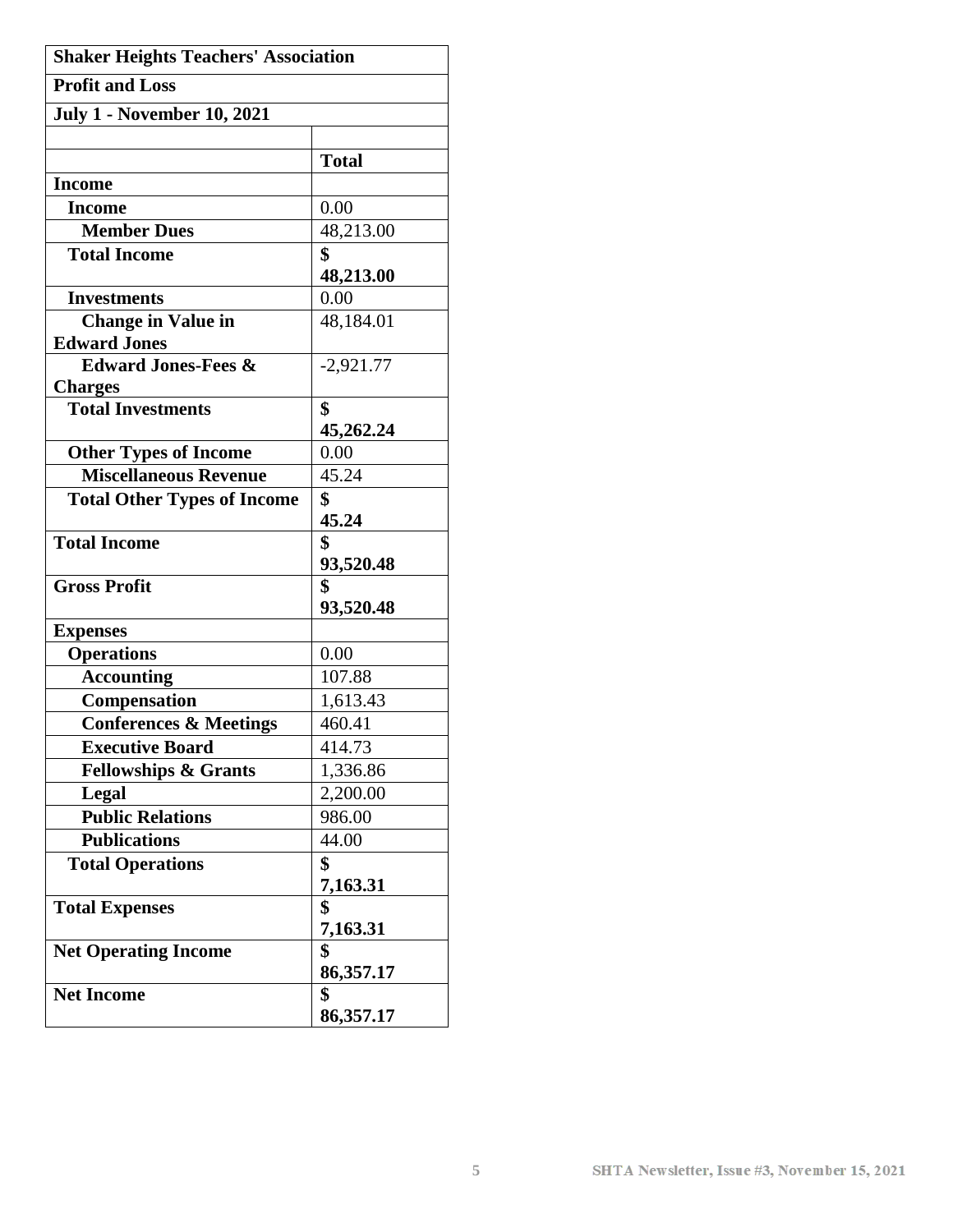| <b>Shaker Heights Teachers' Association</b> |              |  |
|---------------------------------------------|--------------|--|
| <b>Balance Sheet</b>                        |              |  |
| As of November 10, 2021                     |              |  |
|                                             |              |  |
|                                             | <b>Total</b> |  |
| <b>ASSETS</b>                               |              |  |
| <b>Current Assets</b>                       |              |  |
| <b>Bank Accounts</b>                        |              |  |
| <b>Key Bank (checking)</b>                  | 167,676.88   |  |
| <b>Key Bank Aisha Trust</b>                 | 0.00         |  |
| <b>Key Bank Investments</b>                 | 0.69         |  |
| <b>Key Investments2</b>                     | 0.00         |  |
| <b>Total Bank Accounts</b>                  | \$           |  |
|                                             | 167,677.57   |  |
| <b>Other Current Assets</b>                 |              |  |
| <b>A/R</b> - Aisha Trust                    | $-2,225.43$  |  |
| <b>Edward Jones 13760-1-1</b>               | 631,955.99   |  |
| <b>Edward Jones 13768-1-3</b>               | 1,017,197.24 |  |
| <b>Uncategorized Asset</b>                  | 0.12         |  |
| <b>Total Other Current Assets</b>           | \$           |  |
|                                             | 1,646,927.92 |  |
| <b>Total Current Assets</b>                 | \$           |  |
|                                             | 1,814,605.49 |  |
| <b>TOTAL ASSETS</b>                         | \$           |  |
|                                             | 1,814,605.49 |  |
| <b>LIABILITIES AND EQUITY</b>               |              |  |
| <b>Liabilities</b>                          |              |  |
| <b>Total Liabilities</b>                    |              |  |
| <b>Equity</b>                               |              |  |
| <b>Opening Balance Equity</b>               | 0.00         |  |
| <b>Retained Earnings</b>                    | 1,728,248.32 |  |
| <b>Net Income</b>                           | 86,357.17    |  |
| <b>Total Equity</b>                         | \$           |  |
|                                             | 1,814,605.49 |  |
| <b>TOTAL LIABILITIES AND</b>                | \$           |  |
| <b>EQUITY</b>                               | 1,814,605.49 |  |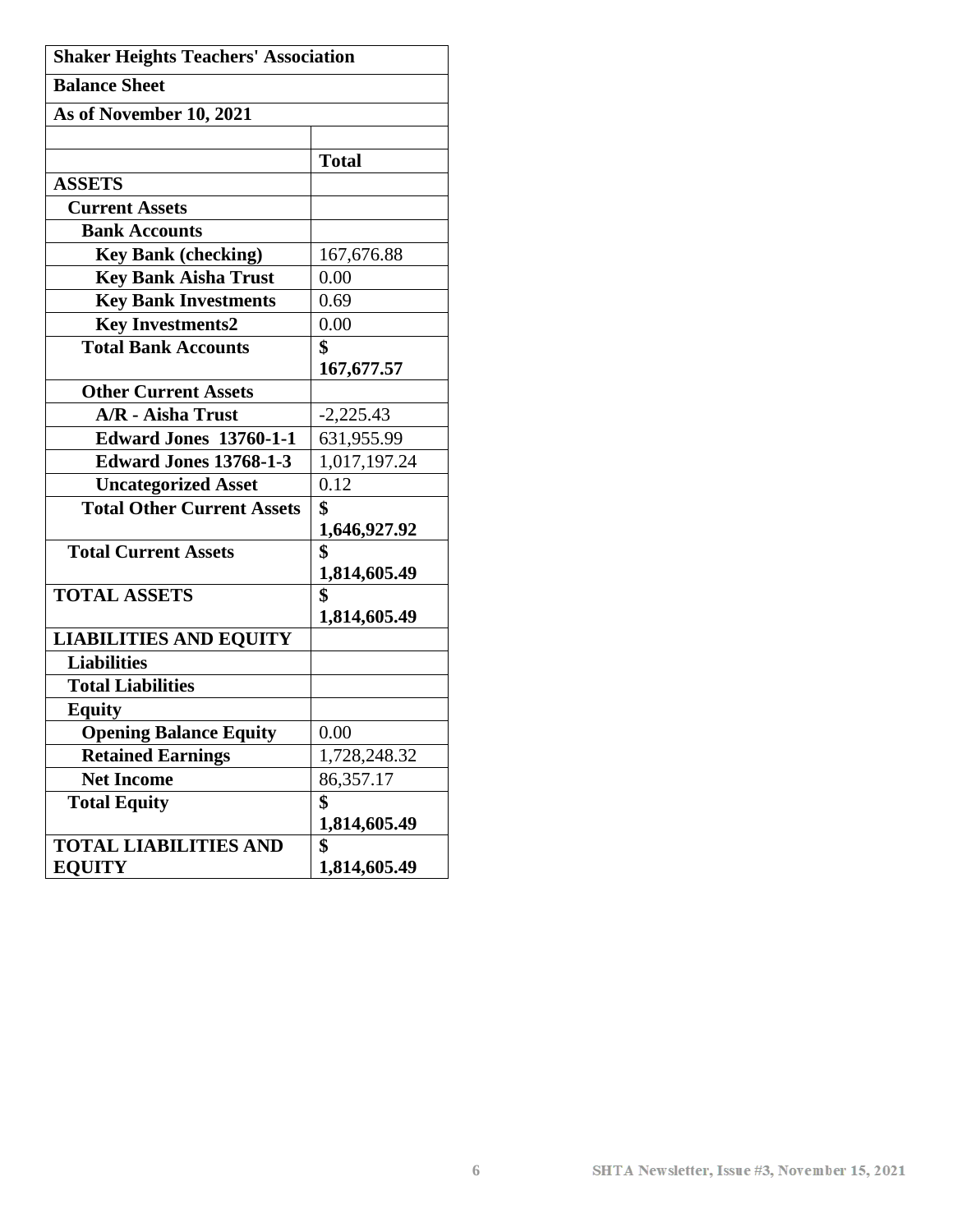## *EXECUTIVE BOARD REPORTS*

## **PROFESSIONAL RIGHTS AND RESPONSIBILITIES REPORT**

In the past month, I have:

- Communicated with several members about maternity leave.
- Spoken to a member about FMLA and other leave of absence options.
- Advised a member on the Covid-19 vaccine requirement.
- Met with the Supplemental Committee on November 2 about proposals from Woodbury and the High School.
- Worked with the Middle School Health and Physical Education Departments about a possible grievance related to teaching spaces.

The Insurance Committee is meeting on November 17. Look for a report about that meeting in January.

Open Enrollment continues through November 19. If you plan to make changes to your **Flexible Spending Accounts (FSAs)** for Child Care and/or Health Care for 2022, now is the time. Due to the Consolidated Appropriations Act (CAA) related to school closures during the pandemic, two changes are in place for 2022. First, **Health Care FSA** will allow an unlimited carryover from 2021 to 2022 (not the standard limit of \$550). Second, **Dependent Care FSA** will allow the grace period for 2021 to extend up to 12 months, through 12/31/22 (not the standard grace period of 3/15/22). **Please review the emails from Human Resources on both October 25 and November 1 for more details.**

Both the Board Paid Basic **Life Insurance** and the Supplemental(Optional) Life Insurance policies are changing from Anthem to Dearborn. **Please review the email from Human Resources on October 25** about a **one-time open enrollment opportunity** to add supplemental life insurance.

If you do not take any action, your current Anthem life insurance policy will roll over to Dearborn.

Both the employer and the employee share of health insurance premiums for major medical and prescription drugs will increase slightly in 2022, while dental will not change for the seventh year in a row. The first paycheck which will reflect this increase is on 1/16/22. **Please review Treasurer Bryan Christman's email from October 22 for more details.**

#### *Respectfully submitted, Mike Sears, chairperson*

## **EVALUATION COMMITTEE**

Greetings! I continue to work closely with Human Resources Director, Barb Maceyak, and members of the Evaluation Committee to support the transition to OTES 2.0 and the Ohio Evaluation System (OES). Recently, teachers received an email regarding an evaluation cycle status update in OES. Please be sure to check your OES account, as there may be a change. Please contact any member of the committee or HR if you have questions or concerns. Following is a reminder of OTES 2.0 protocols:

• Annual Professional Growth Plans were due to be completed by October 15. **This year, the requirement is for all educators to create one goal on the initial plan. Additional goal(s) may be added after the holistic observation in connection with focus area(s) or other desired goals.**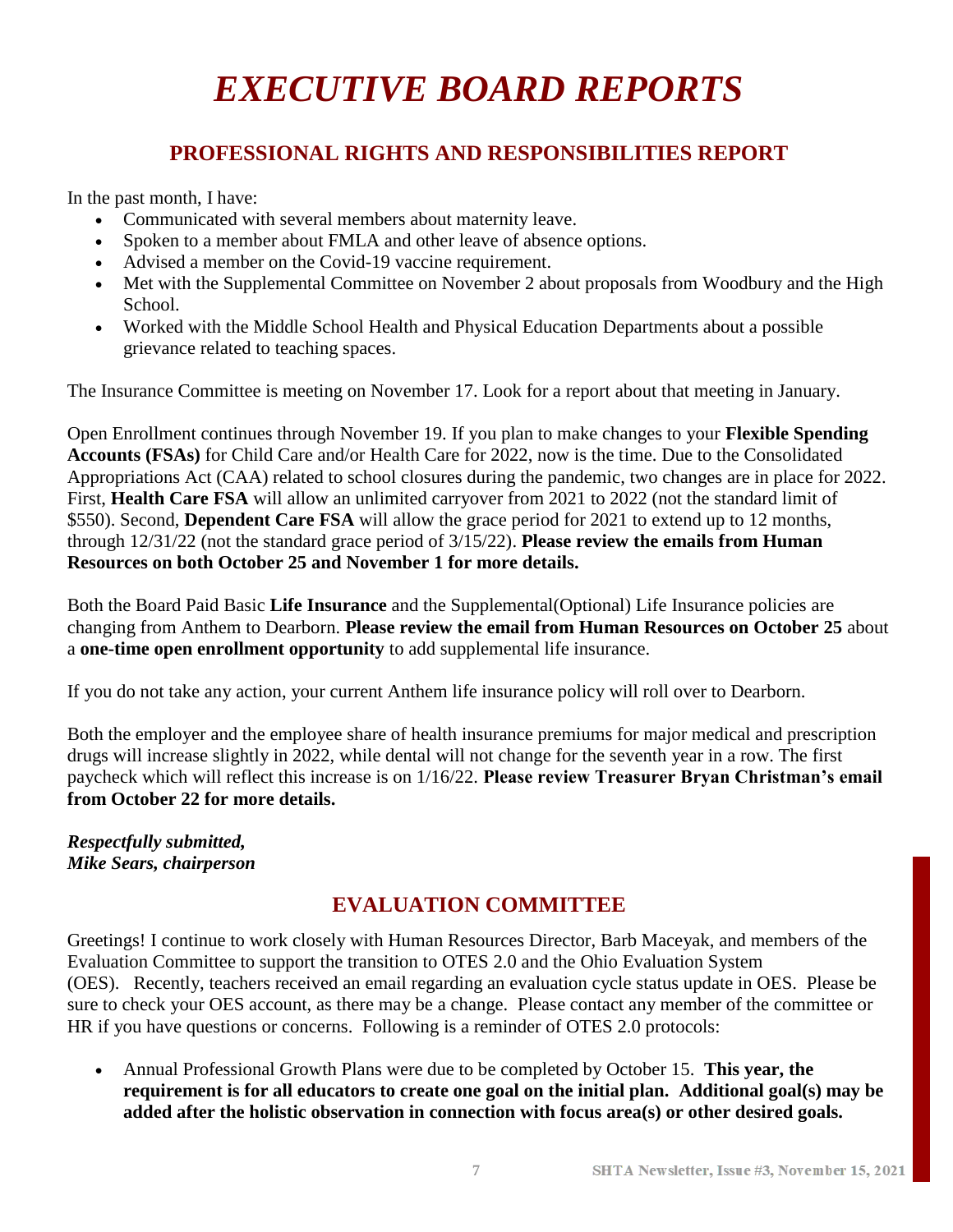- We will be using all of the new forms and procedures within the OES and OTES 2.0 system. You may opt to type directly into evaluation documents on OES or cut and paste from other documents into the OES documents. Additional evidence may be uploaded, if you so choose.
- A revision of the [Performance Rubric](http://education.ohio.gov/getattachment/Topics/Teaching/Educator-Evaluation-System/Ohio-s-Teacher-Evaluation-System/OTES-2-0/Ohio-Teacher-Performance-Evaluation-Rubric-OTES-2-0.pdf.aspx?lang=en-US) includes use of student data and other organizational changes. Please use the rubric to assist you in writing observation lesson plans and preparing for evaluation conferences, as well as reflecting on your instructional practices and use of data.
- There is no longer an SGM portion of your final rating, use of data is embedded in the rubric. We all use various kinds of data daily to plan, revise lessons in the moment, reflect, and so on. How we do this will become a larger part of evaluative conversations and will partially inform final ratings. In the 2022-2023 school year, HQSD (High Quality Student Data) will be identified for all grades and courses and use of this specific data will be expected and rated. The committee will be working to make final decisions about HQSD in the coming months. Survey data collected from teachers pre-Covid has helped inform this work.
- Formal Evaluations will consist of a holistic observation, followed by a conference to identify individual focus area(s) and support needs. The walkthroughs and second observation will be opportunities for evaluators to see growth in focus areas, as well as observe other areas of the rubric. It is NOT necessary (or effectively possible, in my opinion) for all areas of the rubric to be observed during any one lesson.

As always, I am here to help answer questions and navigate any part of the evaluation process with you, as are all members of the committee.

#### *Respectfully submitted, Lena Paskewitz, chairperson*

## **SPECIAL EDUCATION COMMITTEE**

This past month I attended and participated in the Black Teachers Task Force Steering Committee Executive Board Meeting and the General Body Meeting. I attended the SHTA Executive Board meeting.

I interacted, communicated and collaboratively solved various concerns with Director of Exceptional Children Elizabeth Kimmel in the second of our monthly meetings. I provided support to various SHTA members concerning issues including but not limited to job placement, personnel issues and work options. I participated in a series of meetings with district psychologists discussing various compliance concerns.

I am supporting a member in an ongoing Fact-Finding investigation. I worked with Cathy Grieshop in supporting a member with a concern. I collaborated with Shaker Middle School principal Ms. Michelle Hughes over a member's concern. I have communicated with Shaker Heights High School Exceptional Children Department Chair Jessica Wilkes over concerns at the high school.

I participated in the interview committee for the ATS Supervisor position at Shaker Middle School as a representative of The Black Teachers Task Force Steering Member. I continue to work collaboratively with SHHS Assistant Principals Ms. Jacquelyn Baker, Ms. Marinise Harris, Ms. Rebekah Sharpe and Mr. Kraig Thornhill on various issues to improve the functionality and support to the Exceptional Children department at SHHS. I communicated with Exceptional Children department chairpersons from Woodbury Elementary, Shaker Middle School and Shaker Heights High School over various concerns.

#### *Respectfully submitted, Anastacio Tito Vazquez, Jr. M.Ed. Chairperson*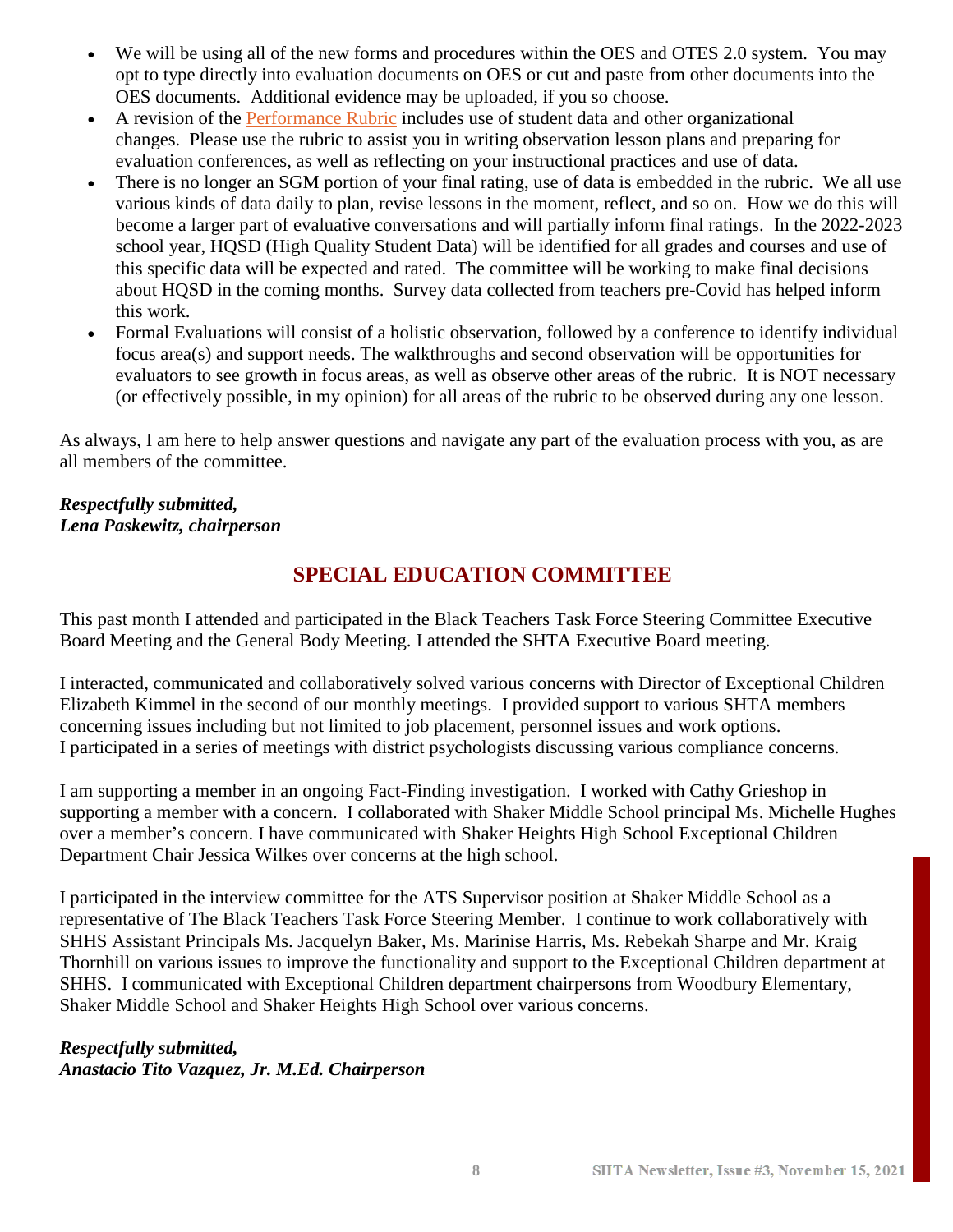### **PAST PRESIDENT'S REPORT**.

This month I attended the regular meetings of the SHTA—Executive Board and Representative Council. I also attended the November meeting of the Board of Education. At this meeting, Lawrence Burnley was appointed Chief Officer of Diversity, Equity and Inclusion. Also at this meeting, the Board reappointed Dr. David Glasner as Superintendent for the period of August 1, 2022 through July 31, 2027. The Board authorized a 2.0% increase to his base pay effective 8/1/2020; and another 2.0% increase to his base pay effective 8/1/2021.

Since there is no scheduled meeting or newsletter until next year, I want to wish all of you a healthy, restful holiday season.

#### *Respectfully submitted, Becky Thomas, chairperson*

## **POLICY COMMITTEE**

While our contract with the district and our Association's constitution doesn't cover every conceivable contingency, particularly when problems arise with students, parents, other members of the public or on social media, the problems that can occur when faced with these gray areas can sometimes be addressed through our constitutional policy for solving problems:

#### **SPECIAL POLICY POLICY FOR SOLVING PROBLEMS**

A. We expect our members to take part in any conference so long as the educational needs of the child remain the focal point of that conference. If the conference is to be held outside of the normal school hours, then the member must be agreeable as to the time.

B. If a situation arises in which it is no longer possible to maintain a conference in which the educational needs of the child are paramount and there is no administrator present to terminate the conference then our member, with as much decorum as possible, should inform the other party involved that the conference is terminated for now and will be resumed if the other party so desires, when our member is able to secure Association/legal representation and/or the presence of an administrator.

C. If in a conference between a parent, member and administrator a situation arises in which it is no longer possible to maintain a conference in which the educational needs of the child is paramount, then our member, with as much decorum as possible, should request that the conference be terminated until such time as the member is able to secure Association/legal representation. The administrator should honor such a request.

D. Remaining in a conference that has degenerated into a forum for the leveling of undocumented charges cannot in any way serve any legitimate educational need and will only serve to make a future solution to the problem more difficult, if not impossible. A cooling-off period is needed. This is what we hope will be accomplished by terminating the conference.

E. As a professional association we have a dual responsibility: First, we must do everything possible to insure that every member recognizes and assumes his/her professional responsibilities; Second, we must also insist that our members be treated as professionals at ALL times. We will support them with all our resources in this effort.

F. We would hope for the support of the central administration in our efforts to seek educationally sound solutions to problems that arise as we deal with the many complexities

**9**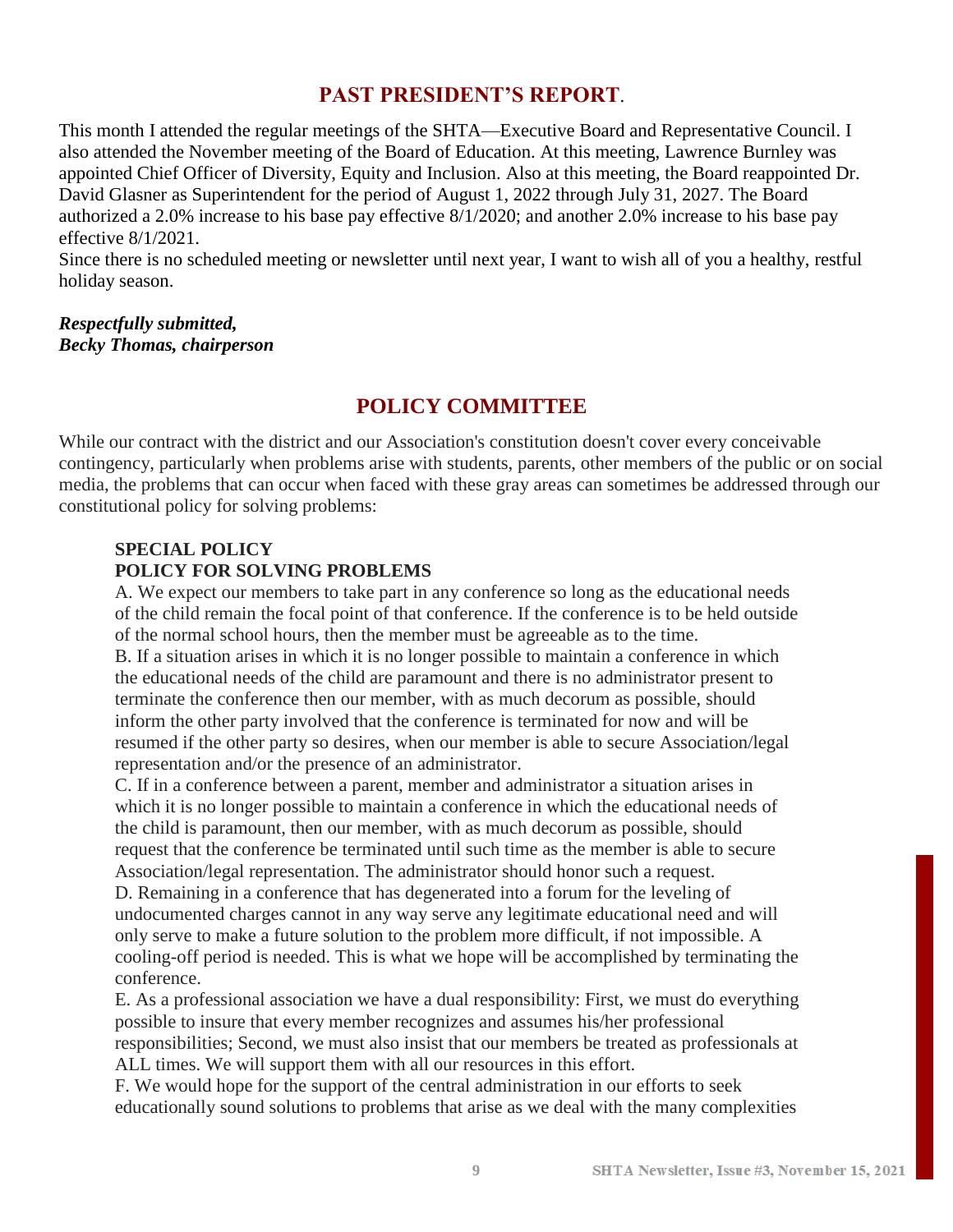involved in our efforts to fulfill our professional responsibilities. However, we will continue to advise our members to terminate all negative conferences, to allow for a cooling-off period, and we will insure that the member will have Association/legal representation at any future meetings. We do not seek to avoid the public. What we hope to accomplish is to insure that an atmosphere conducive to the solution of problems on the highest level possible shall be maintained at all levels.

#### *Respectfully submitted, Tim Kalan, Chairperson*

## **MEMBERSHIP/ELECTIONS COMMITTEE**.

Hello everyone! At this time, we have 454 members of SHTA/SHTA ST. I will be sending SHTA/ SHTA ST membership cards to the head building representatives this week. I will attach my most current building spreadsheet to be used for distribution. If you do not receive your card by the end of next week, please do not hesitate to reach out to me.

#### **The 2021-2022 Elected Representative Council Members are:**

**Boulevard- Cathy Grieshop, Angela Anderson, alternate Onaway- Paula Klausner Fernway- Victoria Goldfarb Lomond- Jill Dipiero, Steve Smith, Veronica Malone Mercer- Nicole Cicconetti Woodbury-Stacey DeYoung, Aquita Shepherd, Lee Appel Middle School- Jackie Abrams, Erika Pfeiffer, Matt Klodor, High School – James Schmidt, Brian Berger, Jessica O'Brien, Tod Torrence, Aimee Grey, Enid Vazquez, Kim Roberts, Joel Rathbone IC- Linda Roth SHTA ST – Margaret Remedio**

*Respectfully submitted, Chante Thomas, chairperson*

## **DIVERSITY, EQUITY & INCLUSION COMMITTEE**

As the Diversity, Equity and Inclusion Chairperson, I attended the following: Black Teacher's Task Force, and Equity, Advocacy Action Team meetings. I spoke with Family and Community Engagement Coordinator [Keith](mailto:langford_k@shaker.org)  [Langford](mailto:langford_k@shaker.org) regarding the Winter Clothing Drive slated for November 14th for students Pre-K--12. I reviewed multiple books for upcoming SHTA Executive and Representative meetings.

This month I am sharing *Why Are All The Black Kids Sitting Together In The Cafeteria, And Other Conversations About Race*. Part I gives clarity to terms used in this book, Black versus African American and White versus Caucasian. Part II Understanding Blackness in a White Context: identity development and its effect on adult identity of an African American. Why do Black kids still eat together in the cafeteria even in a diverse school? What are the commonalities that bring them together? Part lll opens the eyes of white people and how their whiteness is understood. Additionally, even if they perceive themselves as not colorblind the question is do they see themselves as saviors for the children of color, do they care but lack knowledge? Also,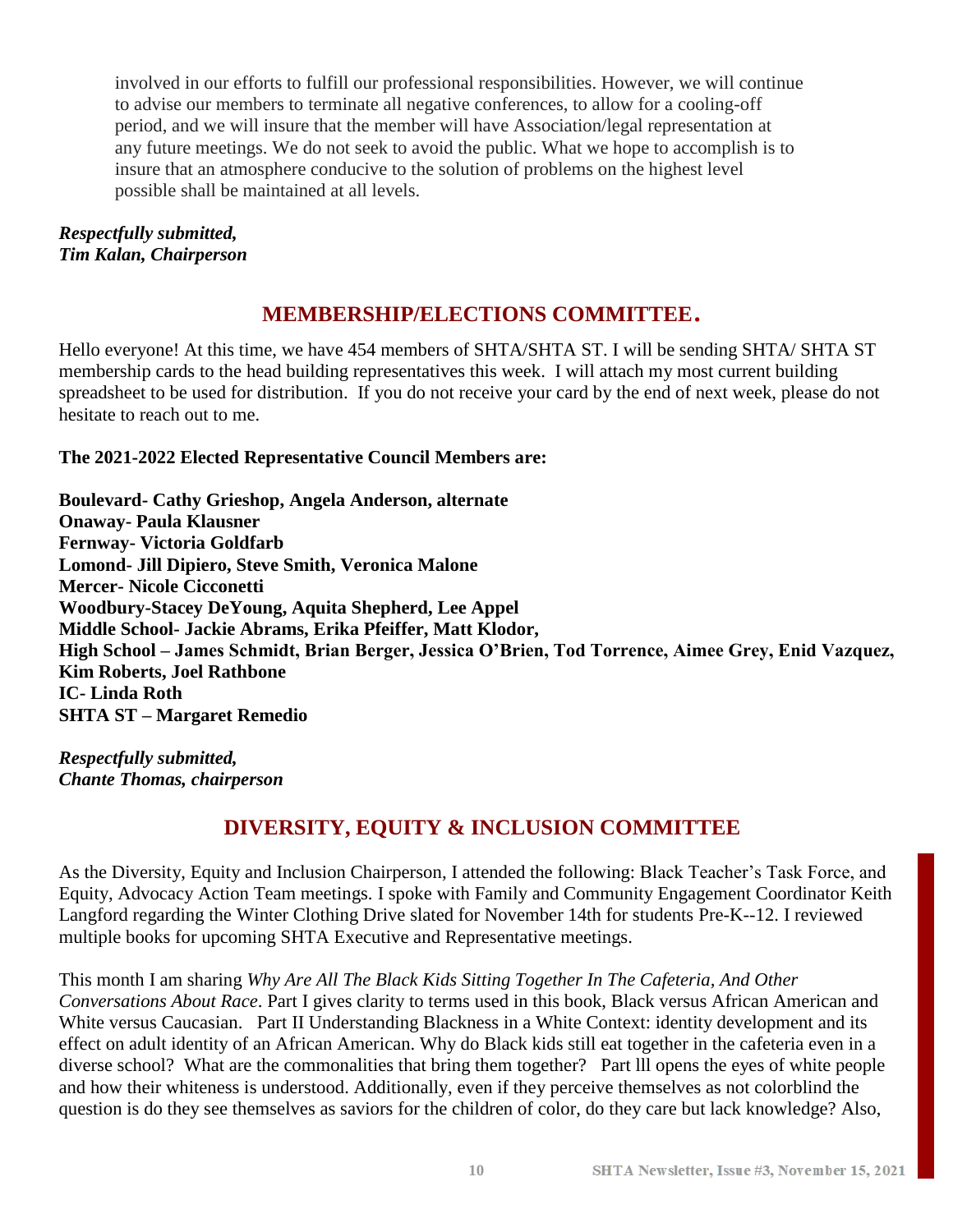how their choices help to learn more about Black people from their perspective (i.e. which workshops they attend based on comfort level not addressing what matters and that is lack of understanding culture, etc). The remaining chapters look at additional marginalized groups and how their identities are at the forefront of the ever-changing society.

In January, I will share books that is for young people: *Wisdom Warriors* by Mary Watson and *A Black Women's History of the United States (Revisioning American History)*. Both share life through the eyes of a Black woman. The untold story of how women of color have shaped this nation and how some of your colleagues' perspectives differ on race relations because of their histories. Understanding your colleagues' perspectives hopefully will hopefully open up dialogue that is real and productive. In addition, understanding the perspective of women of color, can help with interactions with parents of the children whom we are educating.

#### *Respectfully submitted, Angela Goodrum*

### **NEW TEACHER COMMITTEE**

Hello New Teachers. Just a reminder, we are in Open Enrollment for health care. If adjustments need to be made to your benefits or FSA accounts, please call or go online to make changes. As mentioned in last month's blurb, Tuition Reimbursement and Salary Reclassification information is now due. If you have any questions about your status, please contact [Stacy Poole](mailto:poole_s@shaker.org) at *[poole\\_s@shaker.org.](mailto:poole_s@shaker.org)* As always, please feel free to contact me with any questions or concerns. Have a great Thanksgiving break with your friends and families. Stay safe and take care.

*Respectfully submitted, Wendy Lewis*

### **SHTA ST COMMITTEE**

Hello everyone. I recently advised a member regarding a grievance. Literacy Specialists are settling into this new and challenging role. The substitute shortage is seriously affecting the Literacy Specialists as it is with everyone. On the last Friday of October, five of us were assigned to cover classes at the Middle School. Currently there are only five Support Teachers who are not being paid on the Teachers' scale. However, since the Support Teacher bargaining unit still exists, I will continue to advocate and support all who are, or have been, Support Teachers. Hopefully, the unit will disappear in the near future.

*Respectfully submitted, Margaret "Peg" Rimedio, Chairperson*

## **LEGAL AID COMMITTEE**

I met with SHTA President Dr. John Morris to discuss a legal issue. I met with the Legal Aid Committee twice and also attended the SHTA Executive Board meeting.

*Respectfully Submitted, Jeremy Bishko*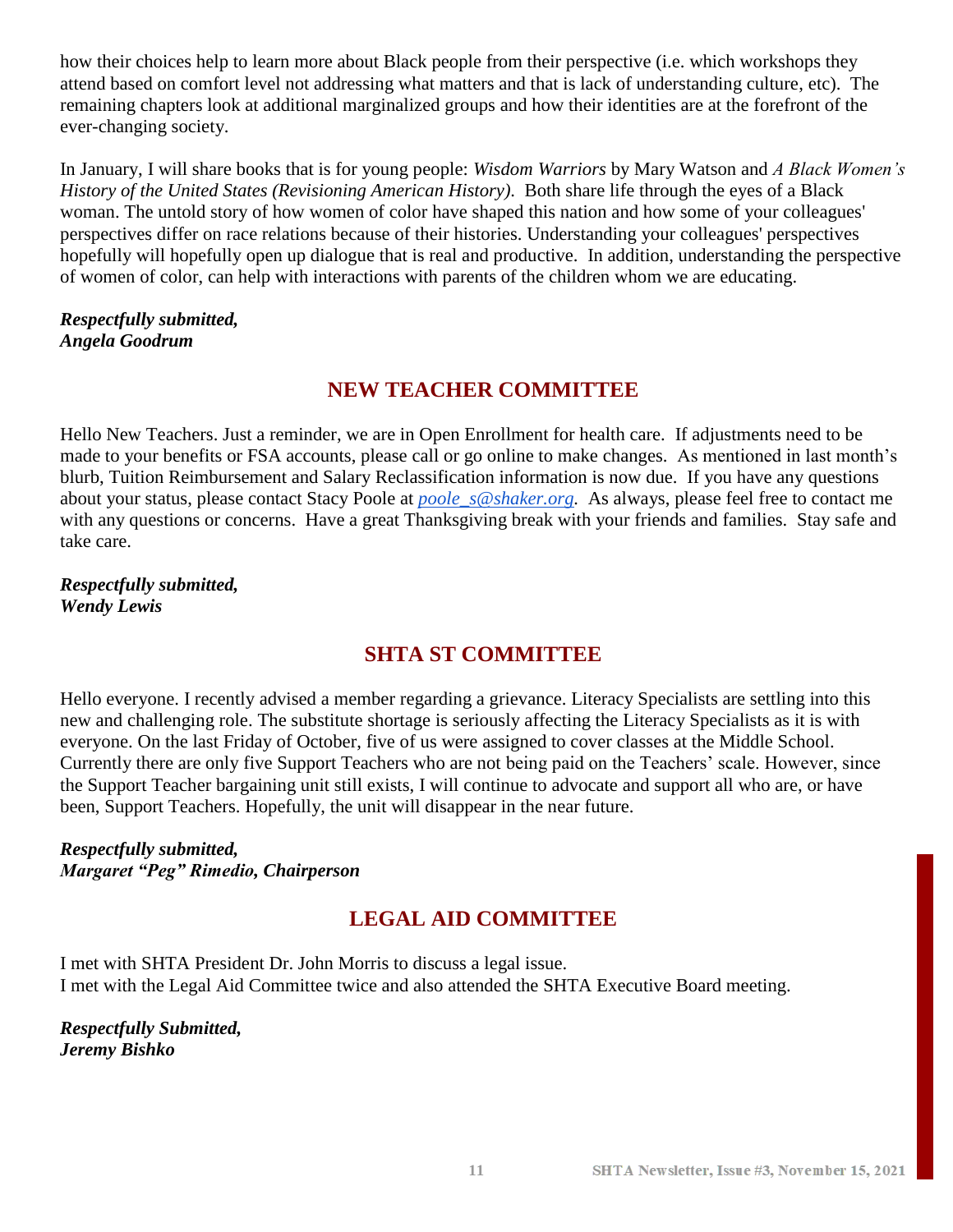## **SHTA PAC COMMITTEE**

Congratulations to Alison Bibb-Carson, Lora Cover and Heather Weingart on their election to the Shaker Heights School Board. We are looking forward to working with them!

[Aisha's Law](https://ohiohouse.gov/members/janine-r-boyd/news/aishas-law-legislation-to-protect-those-at-risk-of-domestic-violence-overwhelmingly-passes-ohio-house-107561) (HB 3) has passed through the Ohio House and was introduced into the Ohio Senate on Nov 2, 2021: this important Bill will increase protections for those at risk of domestic violence.

Jessica O'Brien is now co-chairperson of the Political Action Committee. Please welcome Jessica to this position!

This month I updated our Facebook SHTA [Political Action Committee](https://www.facebook.com/groups/218943172136501) page with information about issues related to the November election, Ohio redistricting maps, Aisha's Law and teaching during the pandemic. I attended the SHTA Executive board meeting, communicated with Tito Vazquez about a question for a member and worked on issues with Principal [Neal Robinson.](mailto:robinson_n@shaker.org)

*Respectfully Submitted, Cathy Grieshop*

## **PUBLIC RELATIONS COMMITTEE**

As the public relations chairperson, I have created an advertisement to congratulate National Merit Scholars. This advertisement will be posted in the winter edition of the Shaker Life Magazine. I am currently negotiating with our union printer to create a web-based order form for our upcoming t-shirt sale. I hope to have an order form for t-shirts before the end of the year. I have authorized advertisements in the high school yearbook through Gristmill.

*Respectfully Submitted, Bob Bognar*

## **OCCUPATIONAL HEALTH & SAFETY COMMITTEE**

I assisted several members in obtaining electronic copies of their vaccine records.

*Respectfully Submitted, James Schmidt, Chairperson*

## **SICK DAY TRANSFER COMMITTEE**

I assisted two members with the process for determining eligibility for the Sick Day Transfer Program.

A member was deemed eligible for the Sick Day Transfer Program and I will be coordinating the process.

*Respectfully Submitted, James Schmidt, Chairperson*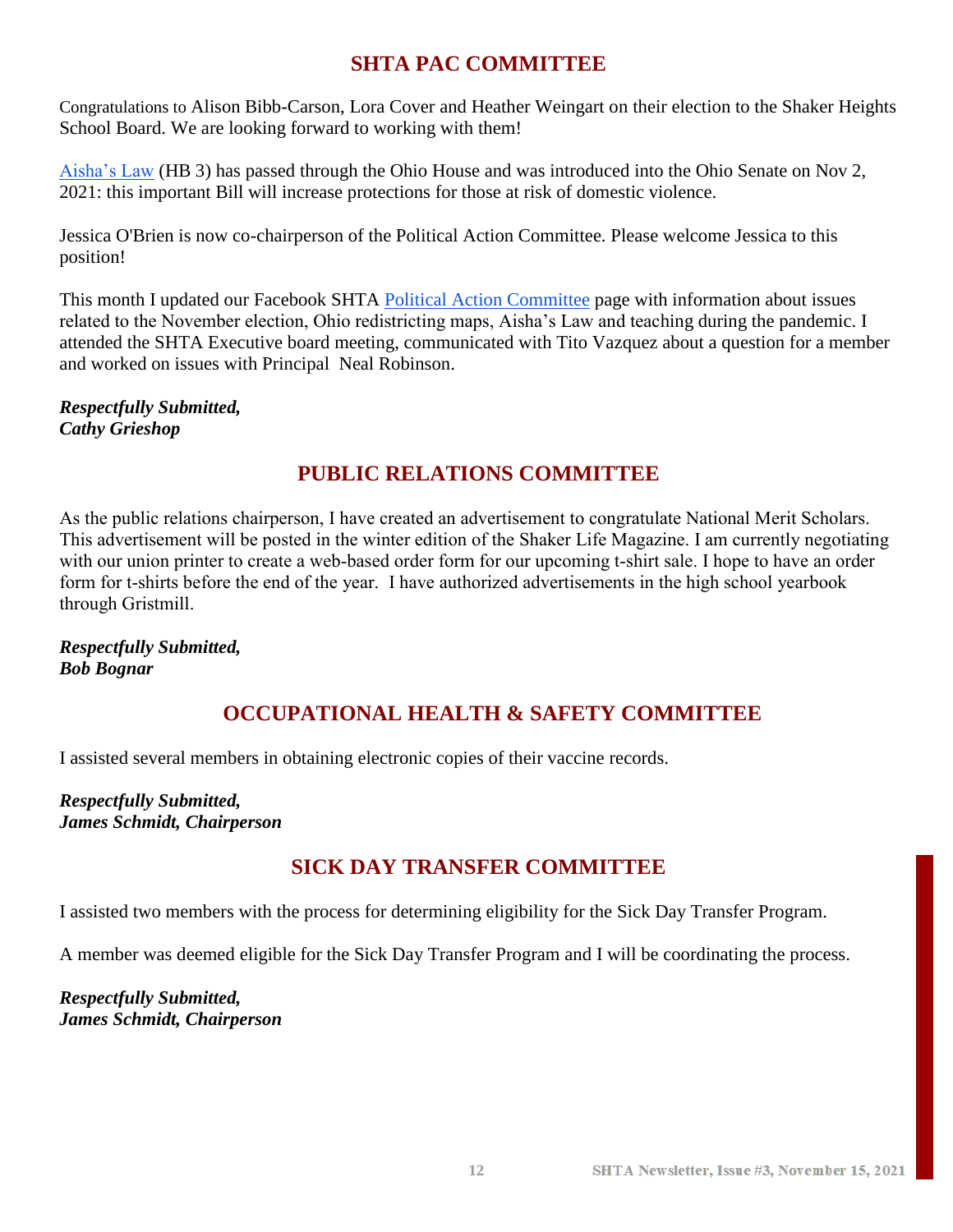## **LEGISLATIVE COMMITTEE**

The *Plain Dealer* [covered](https://www.cleveland.com/open/2021/10/ohio-house-passes-aishas-law-named-after-beloved-shaker-heights-teacher-who-was-murdered-by-her-ex-husband.html) Aisha's law as it passed the Ohio House and headed to the Ohio Senate. The law provides a method that police can use to help determine if a victim of domestic violence is especially at risk for being murdered at a later time.

Ohio House Bill 99 is in committee; this bill would allow some personnel in a school to carry a gun. As the *Ohio Capital Journal* [reports,](https://ohiocapitaljournal.com/2021/04/16/police-teachers-org-urge-more-training-for-armed-teachers/) both the Fraternal Order of Police and the Ohio Federation of Teachers have testified against the proposed legislation.

Across the country, teachers, administrators, and school board members have been threatened with violence more frequently in recent months. In response to this increase, the National School Boards Association wrote a [letter](https://nsba.org/-/media/NSBA/File/nsba-letter-to-president-biden-concerning-threats-to-public-schools-and-school-board-members-92921.pdf) to President Biden to ask for help. You might not guess that the request for help in preventing violence would have triggered much fallout, but that's not what happened. One result was that US Attorney General Merrick Garland wrote a memo to the US Department of Justice, with instructions for dealing with the problem, and in the highly polarized world of today, Garland was accused, by US Senators, of infringing on the freespeech of parents (even though Garland's memo focused on threats of *violence*, which one would think would not be a political issue). There is more. The **Ohio** School Boards Association [ended](https://ohiocapitaljournal.com/2021/10/27/ohio-school-boards-association-ends-affiliation-with-national-group-over-request-to-probe-threats/) its association with the NSBA, saying that the letter had been written without the OSBA's input. And in an attempt at ending the spiraling mess, the NSBA [rescinded](https://www.edweek.org/policy-politics/national-school-board-groups-apology-for-domestic-terrorism-letter-may-not-quell-uproar/2021/10) its letter to President Biden.

If you know of an education issue that is in transition in the legislative world, please let the me know about it.

*Respectfully Submitted, David Klapholz*

## **SALARY TENURE COMMITTEE**

We are moving toward a November 30<sup>th</sup> Interest-Based Bargaining Training Date. I have asked James Schmidt to refine and Andrew Glasier to send out an updated survey to the membership to capture any new requests. Negotiations will take place throughout December. I will update membership as the process continues

*Respectfully Submitted, John L. Morris*

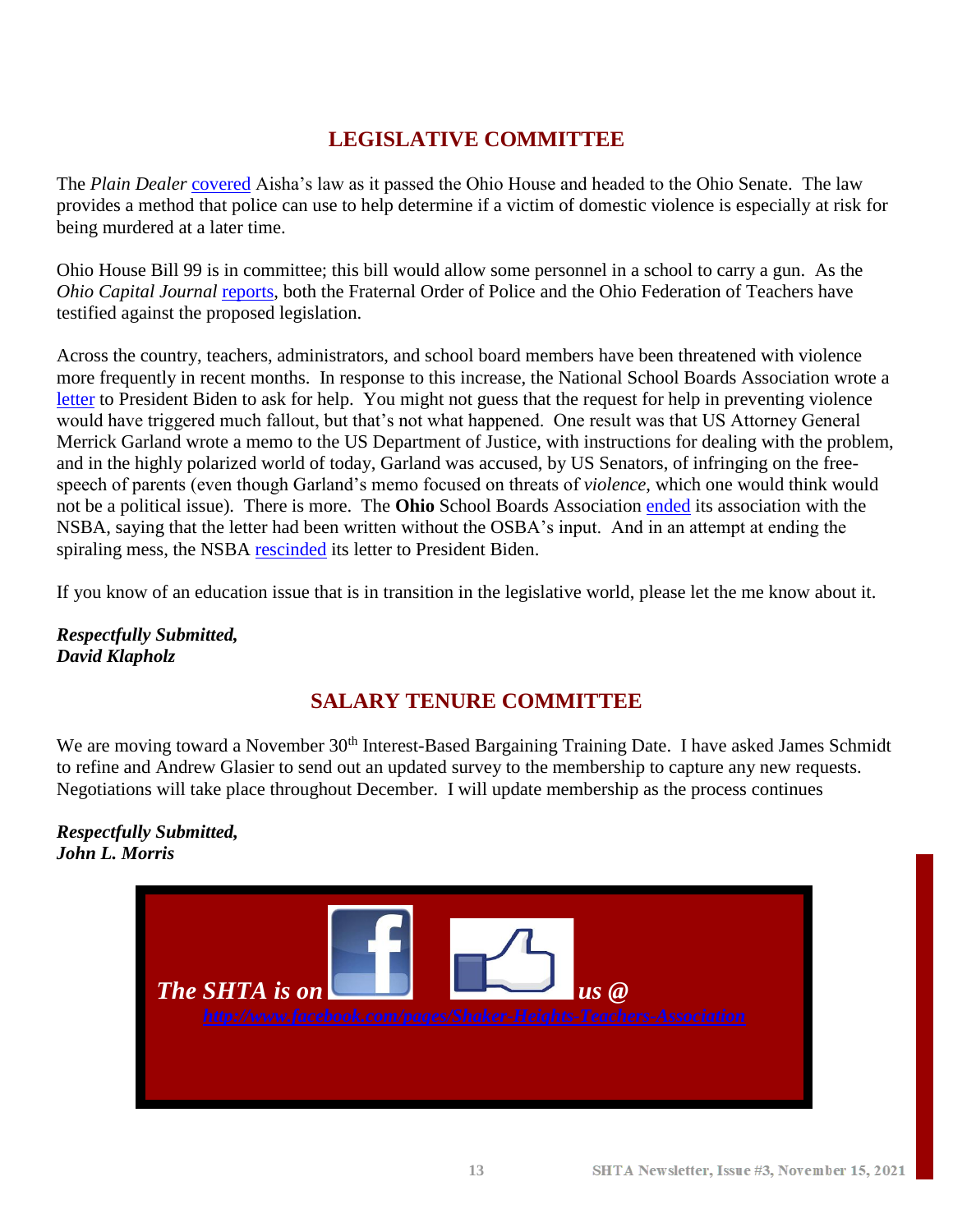## **MINUTES FOR THE REPRESENTATIVE COUNCIL MEETING**

*SHTA President, Dr. John Morris* started the November 8, 2021 Rep. Council Meeting at 4:30PM. The meeting took place via Google Meet.

*Mrs. Carmen Chung, Administrative intern at Boulevard Elementary School* welcomed SHTA membership. She thanked everyone for everything they do and for going above and beyond.

**MINUTES** from the October 11, 2021 Representative Council meeting were approved.

#### **Administration Report**

*Stacey Poole* was present at the Representative Council meeting.

- Continuing to work on sub shortage issue
- Working on vaccination policy
- Administration has been discussing raising pay for class coverages
- Asked for any questions

#### **PTO Report**

*Randi Nathenson* PTO Co-president was present at the Representative Council meeting

- Discussing Teacher Appreciation gifts that are Covid safe
- Wants to know what teachers want
- She appreciates all the hard work teachers are doing

## **Officers' Reports**

#### *President, John Morris*

- I spoke with Superintendent Dr. David Glasner weekly.
- I communicated with Director of Human Resources Barb Maceyak regularly.
- I updated the SHTA and CCES Facebook Page with Publications Editor Andrew Glasier.
- I met with the Legal Aid Committee twice concerning pending issues.
- I worked on a grievance with a member.
- I communicated on security concerns at the High School with Head Representative James Schmidt and IC Head Representative Linda Roth.
- I conferred with Special Education Chair Tito Vazquez on member concerns.
- I worked with SHTA Lawyer Susannah Muskovitz on Legal Issues.
- I spoke with Past President Becky Thomas on negotiations issues. I communicated on Legal concerns with Legal Aid Chair Jeremy Bishko.
- I communicated with Onaway Head Representative Paula Klausner, Boulevard Head Representative Cathy Grieshop, and Woodbury Head Representative Stacey DeYoung about the power outage.
- I communicated with Chief Financial Officer Jeff Grosse on the power outage.
- I communicated with Middle School Head Rep Jackie Abrams on Building Concerns.
- I worked on a grievance with Support Teachers.
- I communicated with a member about FMLA.
- I assisted a member with a licensure issue.
- I represented a member with a building concern.
- I corresponded with the Cuyahoga County Educator Summit.
- I attended the Forward Together Advisory Committee.
- I worked on a Joint Statement on recommending vaccinations with Dr Glasner and Communications Directors Scott Stephens.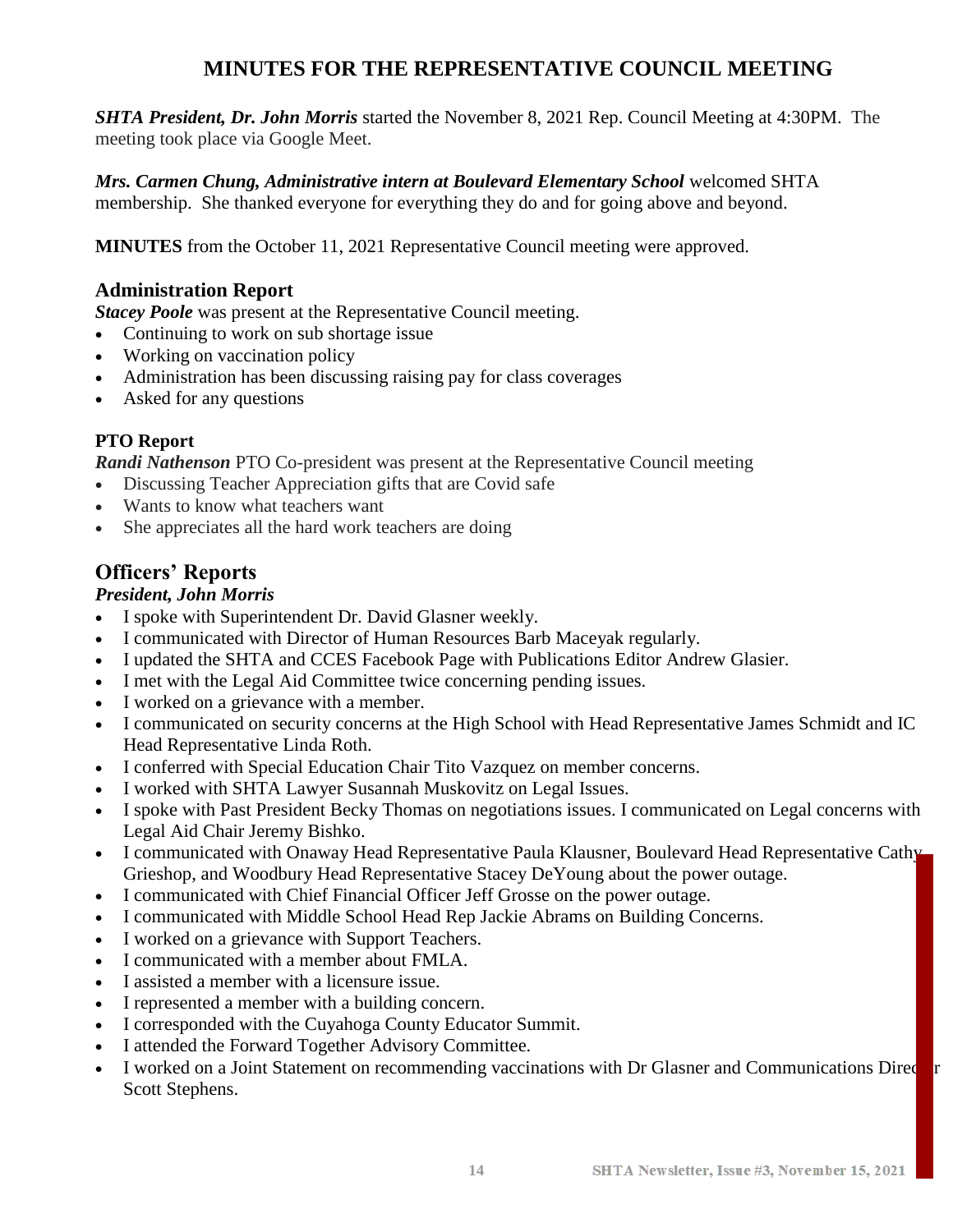#### *Vice President, Darlene Garrison*

- Working with Woodbury's 6th Grade Math Teachers to get a better understanding and clarification of the Class Acceleration process.
- o Attended an after school meeting with Woodbury SHTA Executive Board Members and Woodbury Building Reps about teacher concerns at the school on Wednesday, October 6th
- o Met with a Woodbury administrator on Wednesday, October 6th to discuss concerns and issues brought up by 6th grade math teachers.
- o Attended meeting with 6th grade math teachers and Woodbury administrators on Wednesday, October 13th
- o Attended second meeting representing 6th grade math teachers, with a member from central office and Woodbury administrators on Wednesday, October 20th
- o Clarification is still needed about the process for class acceleration
- Attended Legal Aid meeting with Legal Aid Leadership Team on Monday, October 18th
- Attended Legal Aid Meeting with Legal Aid Leadership Team on Tuesday, October 26th
- Mailed all checks to members who received the \$100 Fellowship Grants. The 2020 2021 year is now in the books.
- The deadline for submission to apply for the 2021 2022 Fellowship Grant was last Friday, November 5th. Winners were announced today at the November 8th SHTA Representative Council Meeting.
- Used Wheel of Names to select recipients for the 2021-2022 Fellowship grant. Letters will be sent to members this week.
- Worked with a member on a personnel issue with Woodbury Head Rep. Stacy DeYoung.

#### *Secretary, Lisa Hardiman*

- Attended two Legal Aid Meetings
- Attended Black Teachers' Task Force Steering Committee Meeting
- Attended Black Teachers' Task Force General Body Meeting
- Answered a member's personal day question
- Advised a member on districts new vaccination mandate
- As suggested by SHTA's Diversity Equity and Inclusion chair, Angela Goodrum I am reading White Rage by Carol Anderson
- Continuing to advise members on classroom behavior issues

#### *Treasurer, Bill Scanlon*

- I helped a member get answers to leave questions.
- I met with our Investment Committee and our Edward Jones advisor to look over our financials
- I communicated with our accountants about the upcoming audit.
- I ordered new checks.
- I communicated with Hickman & Lowder about the Trust for Aisha's daughters.
- I set up a Paypal and Venmo account for donations from SHTA members.

#### **Building Representative Report**

#### *Boulevard— Cathy Grieshop*

• Literacy Specialists, Coaches and IB coordinators are being pulled from their jobs to cover classrooms for rounds and training. Many of these people are frustrated with this and not able to get their work done. Students are not always getting their Reading Improvement Plan services. With these many issues finding subs, why are we still having Rounds and implementing so much new curriculum? The district goals are important but isn't it really okay to take a break from initiatives while getting back on track from the tumultuous 18 months of teaching during Covid?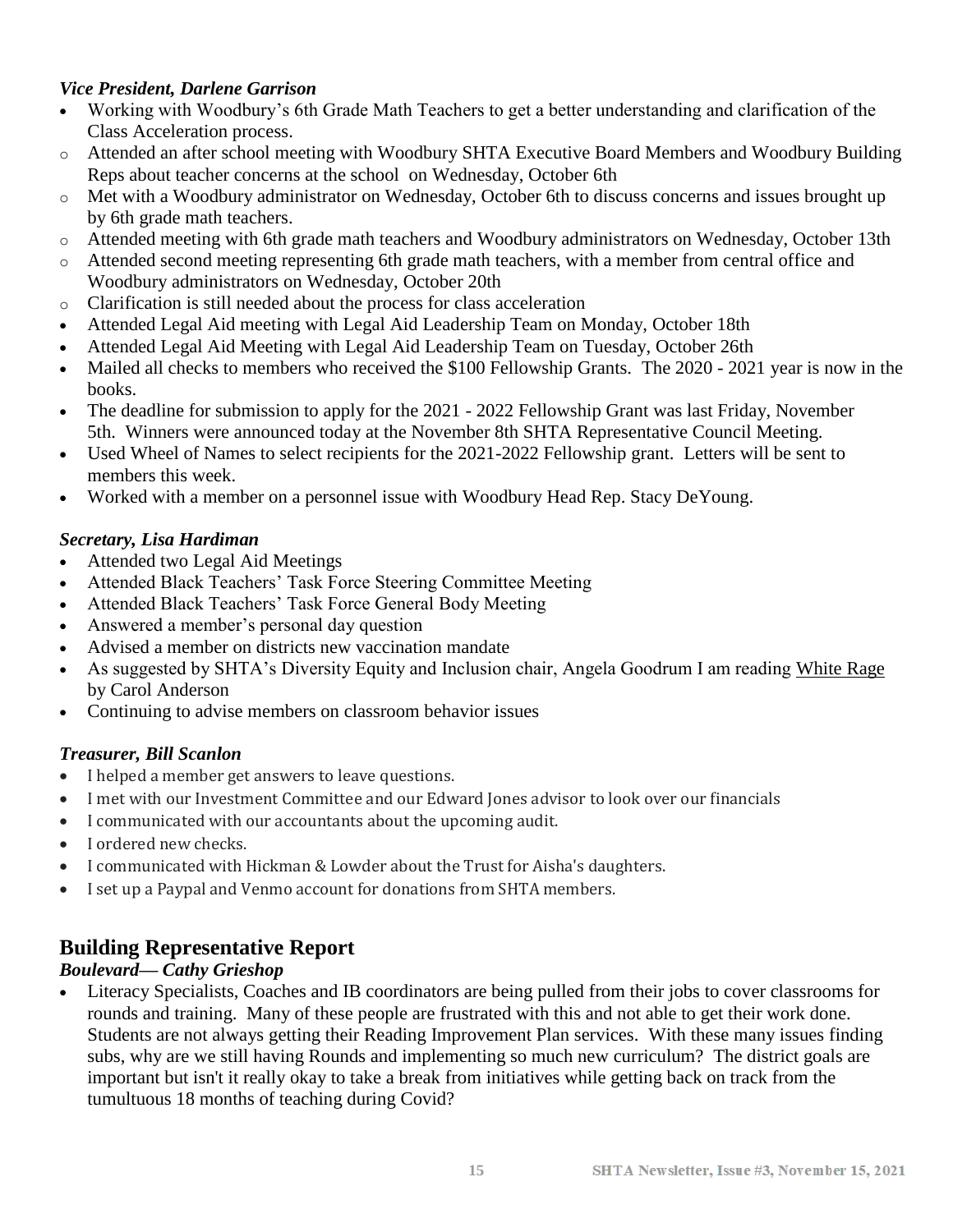#### *Fernway—Tori Goldfarb*

No report

#### *Lomond-Jill DiPiero*

- Thank you to the Lomond PTO and administration for a week of appreciation snacks and breakfast in the cafeteria.
- Thank you to Lomond Principal Mr. George Clark for regular communication with SHTA representatives and members.

#### *Mercer-Nicole Cicconetti*

- Assisted members with contract clarifications regarding planning time, lunch, and personal days
- Frequent communication with Mercer Principal Roneisha Campbell, including our scheduled meeting once a week
- Continued concerns with shortage of substitutes
- I am working with a couple members on a specific behavior concern. I have been in communication multiple times with Mercer Principal Roneisha Campbell and SHTA Exceptional Children Chair Tito Vazquez; I hope to be sharing a positive outcome in the near future.

#### *Onaway—Paula Klausner*

- Attended a meeting of the Superintendent's Teacher Advisory Committee
- Accompanied a member to a meeting with Director of Human Resources Barb Maceyak to discuss leave options
- Met with Onaway Principal Eric Forman and Literacy Specialists about requests to pull specialists to HS and MS to cover teacher absences.
- Met with members who felt that a parent had wrongly accused them of incorrectly picking up a preschool student
- Meet with Eric Forman at least once every week to check in

#### *Woodbury— Stacey DeYoung*

• Met with Woodbury Principal Ms. Tiffany Joseph on 10/28 (meeting every other week) Instructional matters:

- Sixth grade math teachers are having issues with the protocol for student acceleration.
- The situation continues to exist. Teachers were told students could be added to their classes throughout the year.
- Administration is aware of the lack of paraprofessionals for students with IEPs and they are working on filling those vacancies with the special education department.
- Woodbury has a serious issue with lack of substitute teachers. We need at least one more building sub. We know this is a district problem and we realize work is being done to solve the issue.

Communication:

- We are still having our 8th period instruction interrupted to remind us to check for bus changes. We were told it would happen at 2:27 each day, but that is not occurring.
- Administration is trying hard to communicate through the weekly newsletter.
- Grade level meetings will be beginning in December in order to increase communication.

Safety:

• Teacher in the building has a student who has been verbally abusive and is not doing work in class. There have been multiple meetings with teacher, parent and student. There is a plan to move the student to a different schedule, to a different period where the teacher has a support teacher in the classroom. Per the assistant principal, the student was not supposed to be in the classroom today, but was present. The new schedule should be followed tomorrow.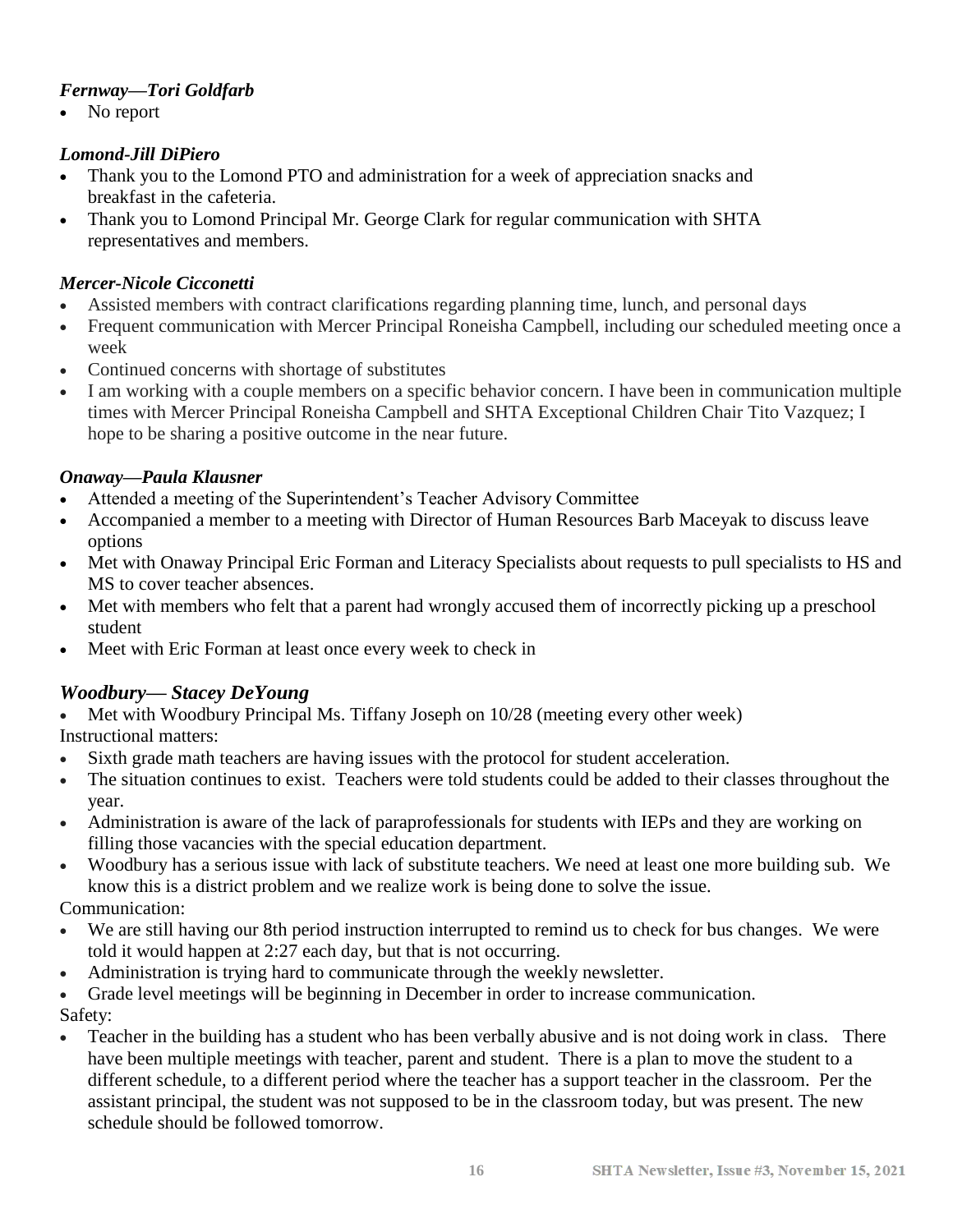- During a building evacuation on Friday, November 5, the lights flashed on the smoke detectors and a quiet recording told people to leave the building. It was not loud enough to hear, students were in transition.
- During a power outage on October 29 for about 1.5 hours, the building was very dark with no phones, no internet. Teachers were asked to walk students through dark hallways to their next classes using cell phone flashlights.
- Due to this year's new schedule there are students who are habitually late- if our schedule is changed, administrators will conduct a lockout to identify students who are tardy. For now, teachers should identify these students, address the behavior and/or share the information with an assistant principal.

#### *Middle School—Jaclyn Abrams*

- Member's car had catalytic converter stolen in SMS parking lot; was told district would reach out to staff about safety measures and have yet to hear from district security
- Worked on a department grievance that is still in process and we hope the administration agrees to the desired resolution
- Attended conference between a member and principal regarding a student behavior issue Ongoing Concerns
- Still need to define and implement SEL strategies and school wide PBIS system
- Still collaborating with building administration on student hallway behavior; met with administration and other building leaders to discuss concerns and come up with solutions.
- Morning busses are still arriving late; need to refine consistent communication on specific busses that are arriving late to monitor attendance.
- Inconsistent administrative presence in public areas such as hallways and cafeteria; partially due to having to cover classes due to sub shortage

#### *High School—James Schmidt*

- I continue to meet weekly with high school principal Mr. Eric Juli to try to resolve issues at the High School.
- The ongoing issue with our fire alarm seems to be resolved. Mr. Juli has taken the following steps to ensure that we do not have further interruption to our school days:
	- Faulty sensors have been replaced these sensors were the cause of several disruptions
	- A student who was responsible for setting off the fire alarm by vaping in the building have been suspended/expelled
	- A student who was responsible for pulling the fire alarm twice was suspended and put up for a 90-day expulsion
	- Blue dye has been placed on the back of all fire alarm pulls and, in the event, that we experience another false alarm due to a pull, we will be able to determine who pulled the alarm
	- Plastic covers are being placed over the fire alarm pulls. When lifted, these covers sound an alarm in the area to alert anyone nearby that the plastic cover has been lifted. Lifting the cover does not trigger the fire alarm.
- We still are working on resolving the issues with parity in our schedule. Mr. Juli and I met to discuss possible options and he subsequently met with Director of Student Data Systems & Accountability Chris Rateno and Student Data Specialist Jim Holesovsky to discuss the possibility of the schedule change occurring at the semester break. We both believe that this will require teacher input and assistance to make these changes work and I am hopeful that Mr. Juli will call for volunteers soon and that we will be able to help solve this issue.
- Due to the bomb threat evacuation and multiple fire drills, several members reported missing their prep time and lunch time as well. At SHTA President Dr. John Morris' suggestion, these members submitted Waivers of Planning time. These waivers have not been paid yet. Mr. Juli says that the determination for these waivers is being made by the District Administration, not High School Building Administration. We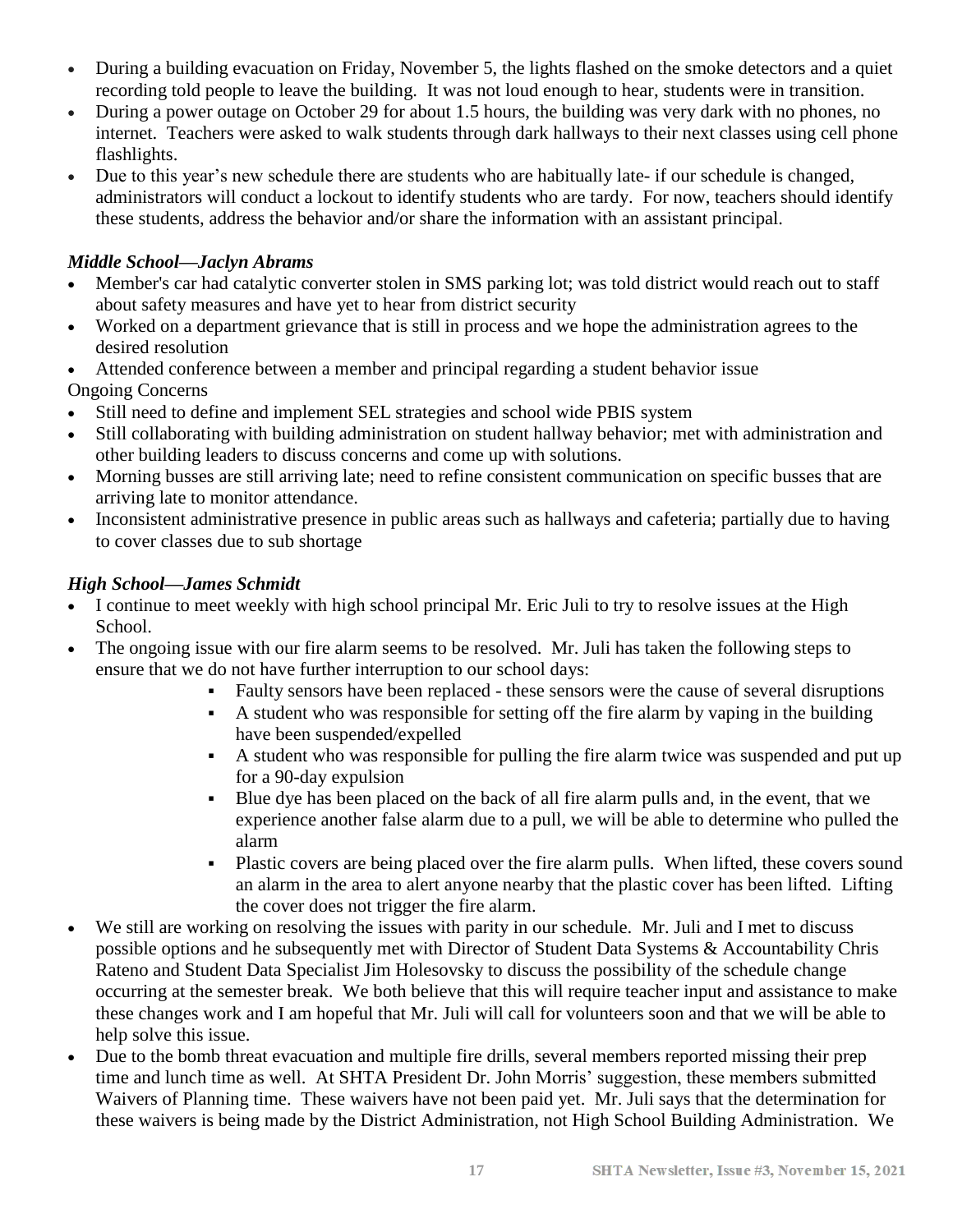are hopeful that our HR department or whomever is holding up these waivers relents soon, as teachers who are due compensation have been waiting for several weeks.

#### *Innovative Center--Linda Roth*

- The IC's security guard was reassigned to another building, without notice, and was replaced by an administrative assistant sub. We have had a few people enter the IC who have caused some alarm. A Shaker security guard is a vital presence for ensuring the safety of all students and staff at the IC. IC Coordinator Matt Simon has been working with Chief Operating Officer Jeff Grosse and District Safety and Security Supervisor Victor Farrell, and the job is being posted. We are hopeful to have a new security guard at the IC soon.
- IC students continue to thrive both academically and with their wellness. Students have continued to engage in presentations of learning, visited Holden Arboretum, welcomed poet Ali Black for an author visit and reading, and met with financial expert Doug Wang.

## **Executive Board Reports**

#### *Publications—Andrew Glasier*

- Updated Facebook and Twitter account
- Sent out Newsletter to members and later administrators and community.
- updated SHTAweb.org
- Sent out emails to membership
- Heather Pincoe of Woodbury has joined our Newsletter editing team
- Editorial: Need from different buildings.
- Executive Board please have blurb ready NEXT Wednesday (November 10th) at midnight. Please write in paragraph form. Please add people's full names and titles. Please use Times New Roman, size 12 Font. No abbreviations please (chairperson, representative, etc…) or Acronyms (for first time).
- Dealing with lots of Evaluation Issues at the HS

#### *Evaluation - Lena Paskewitz*

- OES needs to be updated
- Calls from teachers dealing with impact of switching to 2.0 this year
- Observations should be taking place for teachers in a formal evaluation year
- Walk-throughs should be taking place before winter break

#### *Membership and Elections-Chante Thomas*

• All is well

#### *Policy-Tim Kalan*

• Assisted members with questions regarding the new evaluation protocols, and also consulted with members about their concerns regarding being pulled from their jobs to substitute.

#### *Public Relations-Bob Bognar*

- New publication in *Shaker Life* magazine with National Merit Scholars
- There are new SHTA shirts that are available
- There is a web-based order form that can be used to make purchases

#### *Diversity, Equity and Inclusion-Angela Goodrum*

• Participated in the Black Teacher's Task Force,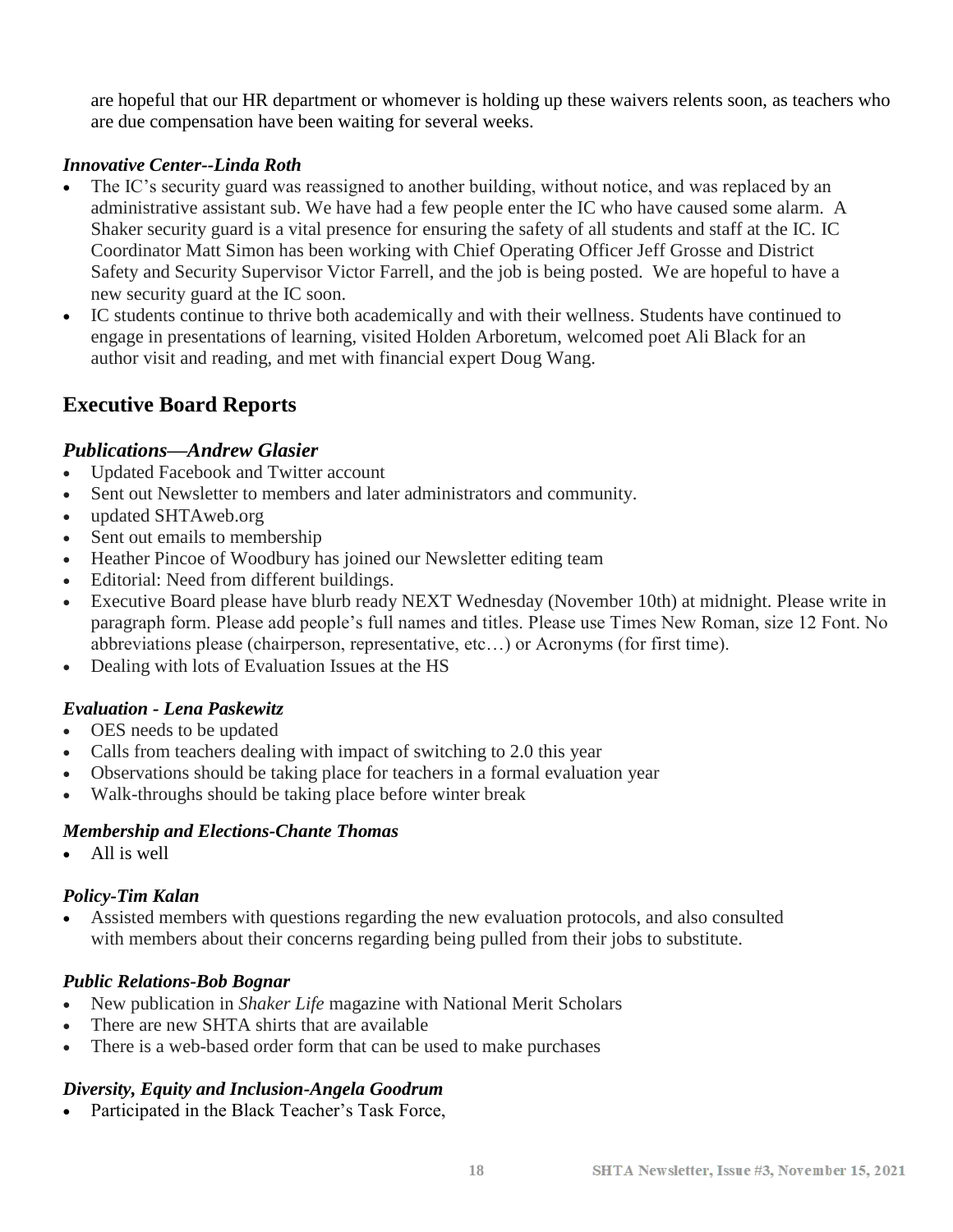- Worked with the Equity, Advocacy and Advisory Team,
- Chatted with Coordinator of Family & Community Engagement Keith Langford on the Winter Clothing Donation drive for students from pre-K to 12th grade.
- Shared an ongoing concern with administration regarding the level of behavior problems that exist in many of the 5-6 classrooms.
- This month I am sharing Why Are All The Black Kids Sitting Together In The Cafeteria, And Other Conversations About Race. Part l gives clarity to terms used in this book, Black versus African American and White versus Caucasion... Part ii Understanding Blackness in a White Context.: identity development and its effect on adult identity of an African American. Why do Black kids still eat together in the cafeteria even in a diverse school, what are the commonalities that bring them together. Part lll opens the eyes of white people and how their whiteness is understood. Additionally, even if they perceive themselves as not color blind the question is "do they see themselves as Saviors for the children of color?" Do they care but lack knowledge. Also, how their choices to learn more about Black people is from their perspective i.e. which workshops they attend based on comfort level not addressing what matters and that is lack of understanding culture etc. The remaining chapters look at additionally marginalized groups and how their identities are at the forefront of the ever-changing society.
- In January, I will share a book that is for young people Wisdom Warriors by Mary Watson and A Black Women's History of the United States (Revisioning American History) because both share life through the eyes of a Black woman. The untold story of how women of color have shaped this nation and how some of your colleagues' perspectives differ on race relations because of their history. Understanding your colleagues' perspectives hopefully will open up dialogue that is real and productive. Our children of color are connected deeply with their mothers or grandmothers and how understanding the Black womans' history is foundational to your interactions with our children.

#### *Special Education-Tito Vazquez*

- Attended and participated in the Black Teachers Task Force Steering Committee Executive Board Meeting and the General Body Meeting.
- Attended the SHTA Executive Board meeting.
- Interacted, communicated and collaboratively solved various concerns with the Director of Exceptional Children Elizabeth Kimmel in the second of our monthly meetings.
- Provided support to various SHTA members concerning issues including but not limited to job placement, personnel issues and work options.
- Participated in a series of meetings with district psychologist discussing various compliance concerns.
- I am supporting a member in an ongoing Fact-Finding investigation.
- Worked with Boulevard Head Rep. Cathy Grieshop in supporting a member with a concern.
- Participated in the interview committee for the ATS Supervisor position at Shaker Middle School as a representative of The Black Teachers Task Force Steering Member.
- Collaborated with Shaker Middle School principal Michelle Hughes over a member concern.
- Have communicated with Shaker Heights High School Exceptional Children Department Chair Jessica Wilkes over concerns at the high school.
- Continue to work collaboratively with SHHS Assistant Principals Ms. Jacquelyn Baker, Ms. Marinise Harris, Ms. Rebekah Sharpe and Mr. Kraig Thornhill on various issues to improve the functionality and support to the Exceptional Children department at SHHS.
- Communicated with Exceptional Children department chairs from Woodbury Elementary, Shaker Middle School and Shaker Heights High School over various concerns.

#### *Legal Aid-Jeremy Bishko*

- I met with SHTA President Dr. John Morris to discuss a legal issue.
- I met with the Legal Aid Committee twice.
- Attended the SHTA Executive Board meeting.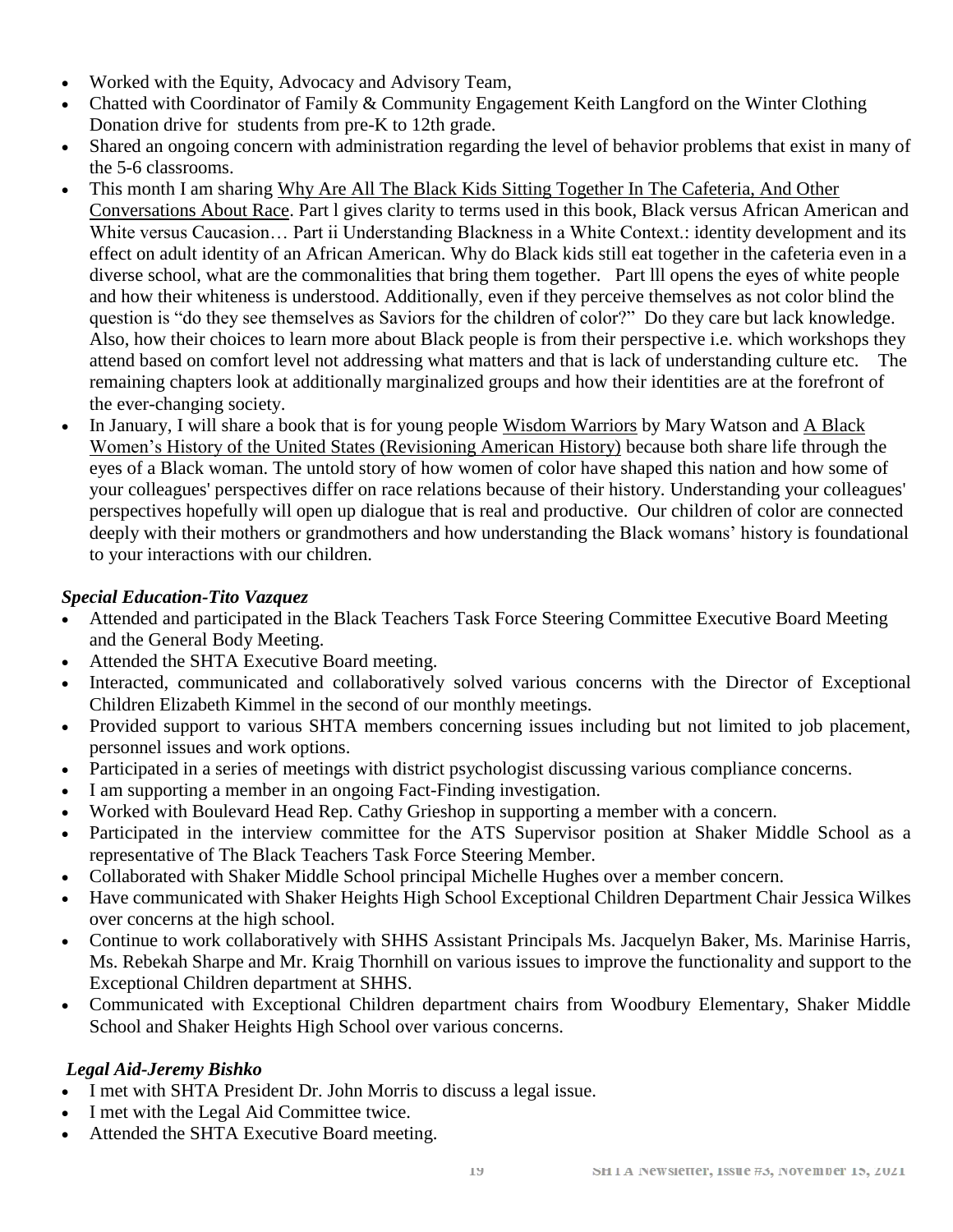#### *Legislative, Dave Klapholz*

- The Plain Dealer covered Aisha's law as it passed the Ohio House and headed to the Ohio Senate. The law provides a method that police can use to help determine if a victim of domestic violence is especially at risk for being murdered at a later time.
- Ohio House Bill 99 is in committee; this bill would allow some personnel in a school to carry a gun. As the Ohio Capital Journal reports, both the Fraternal Order of Police and the Ohio Federation of Teachers have testified against the proposed legislation.
- Across the country, teachers, administrators, and school board members have been threatened with violence more frequently in recent months. In response to this increase, the National School Boards Association wrote a letter to President Biden to ask for help. You might not guess that the request for help in preventing violence would have triggered much fallout, but that's not what happened. One result was that US Attorney General Merrick Garland wrote a memo to the US Department of Justice, with instructions for dealing with the problem, and in the highly polarized world of today, Garland was accused, by US Senators, of infringing on the free-speech of parents (even though Garland's memo focused on threats of violence, which one would think would not be a political issue). There is more. The Ohio School Boards Association ended its association with the NSBA, saying that the letter had been written without the OSBA's input . And in an attempt at ending the spiraling mess, the NSBA rescinded its letter to President Biden.
- If you know of an education issue that is in transition in the legislative world, please let me know about it.

#### *Past President-Becky Thomas*

- Will attend board of education meeting on Wednesday (changed to Wednesday this month)
- Will attempt to attend the finance and audit meeting

#### *Social-Selena Boyer*

• Working on a special project but has had problems with distributors

#### *Professional Rights and Responsibilities-Mike Sears*

- Communicated with several members about maternity leave
- Spoke to a member about FMLA and other leave of absence options
- Advised a member on the Covid vaccine requirement
- Met with the Supplemental Committee on November 2 about proposals from Woodbury and the High School
- Worked with the Middle School Health and Physical Education Department about a possible grievance related to teaching spaces
- The Insurance Committee is meeting on November 17. Look for a report about that meeting in January.
- **Open Enrollment continues through November 19. If you plan to make changes to your Flexible Spending Accounts for Child Care and/or Medical Expenses for 2022, now is the time.**

#### *Support Teachers-Peg Rimedio*

- Recently advised a member regarding a grievance.
- Literacy Specialists are settling into this new and challenging role. The substitute shortage is seriously affecting the Literacy Specialists as it is with everyone. On the last Friday of October, five of us were assigned to cover classes at the Middle School.
- Currently there are only five Support Teachers who are not yet being paid on the Teachers' scale. However, since the Support Teacher bargaining unit still exists, I will continue to advocate and support all who are, or have been, Support Teachers. Hopefully, the unit will disappear in the near future.

#### *Occupational Health and Safety-James Schmidt*

Assisted several members in obtaining electronic copies of their vaccine records.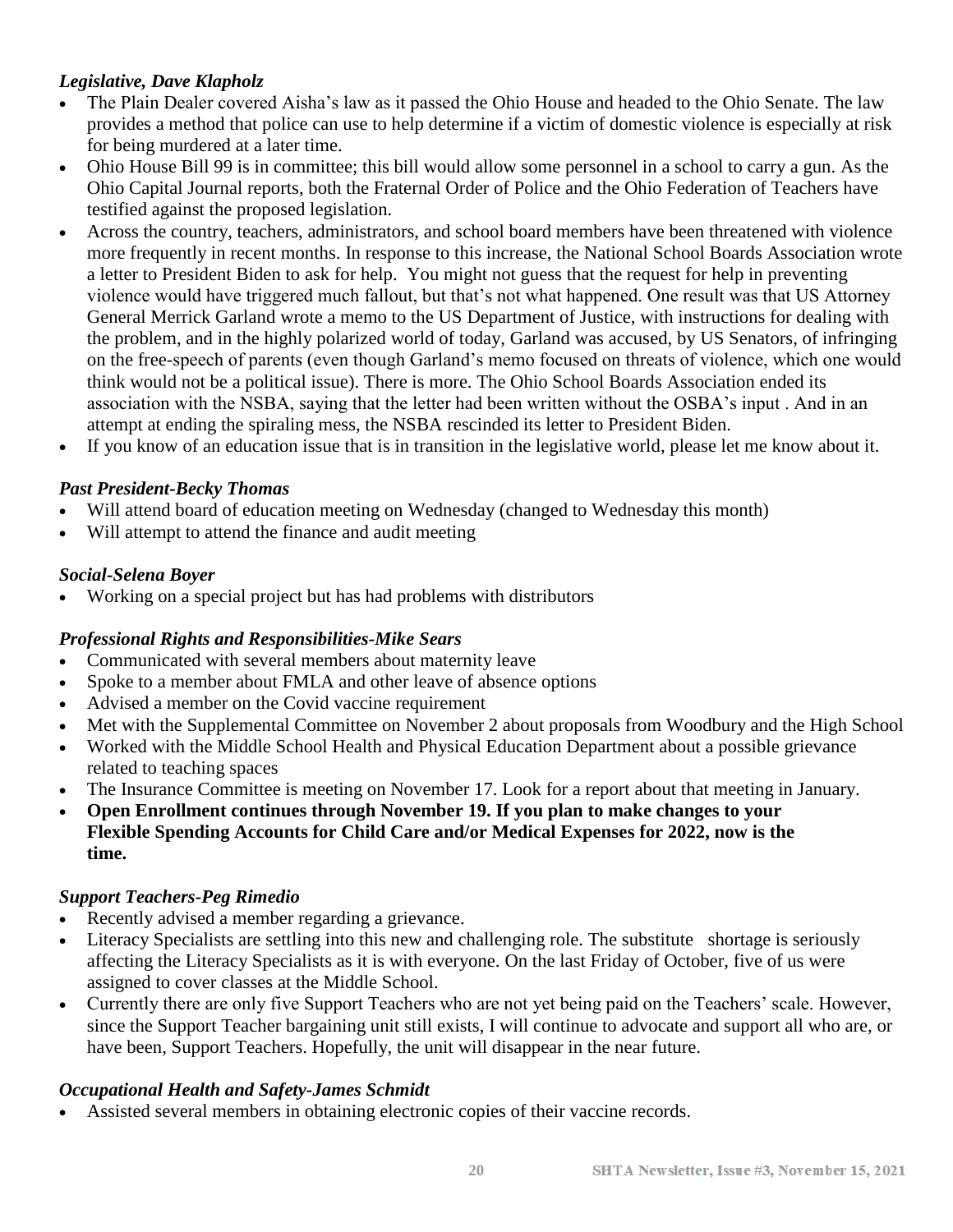#### *Sick Day Transfer-James Schmidt*

- Assisted two members with the process for determining eligibility for the Sick Day Transfer Program.
- A member was deemed eligible for the Sick Day Transfer Program and I will be coordinating the process.

#### *PAC (at-large)-Cathy Grieshop*

- Continue to update the FB PAC page.
- [Aisha's Law](https://ohiohouse.gov/members/janine-r-boyd/news/aishas-law-legislation-to-protect-those-at-risk-of-domestic-violence-overwhelmingly-passes-ohio-house-107561) (HB 3) has passed through the House and was introduced in the Senate on November 2, 2021
- Jessica O'Brien is now my co-chair for PAC. We will be working together to rev up our PAC. Welcome Jessica to this new position!

#### *Salary Tenure-John Morris*

We are moving toward a November 30th IBB Training Date. I have asked James Schmidt to send out an updated survey to the membership to capture any new requests. Negotiations will take place throughout December. I will update membership as the process continues.

#### **Old Business** - NONE

**New Business -** Darlene Garrison made a motion. On November 17, 2021 it will be the third anniversary of the death of Aisha Fraser. The motion was to authorize \$500 from SHTA to donate to the Aisha Fraser fund. The motion passed.

**Good of the Order-**James Schmidt asked if we have gotten the forms for tuition reimbursement and salary reclassification from HR.

Motion to adjourn the meeting made by Andrew Glasier.

*Respectfully submitted, Lisa Hardiman*

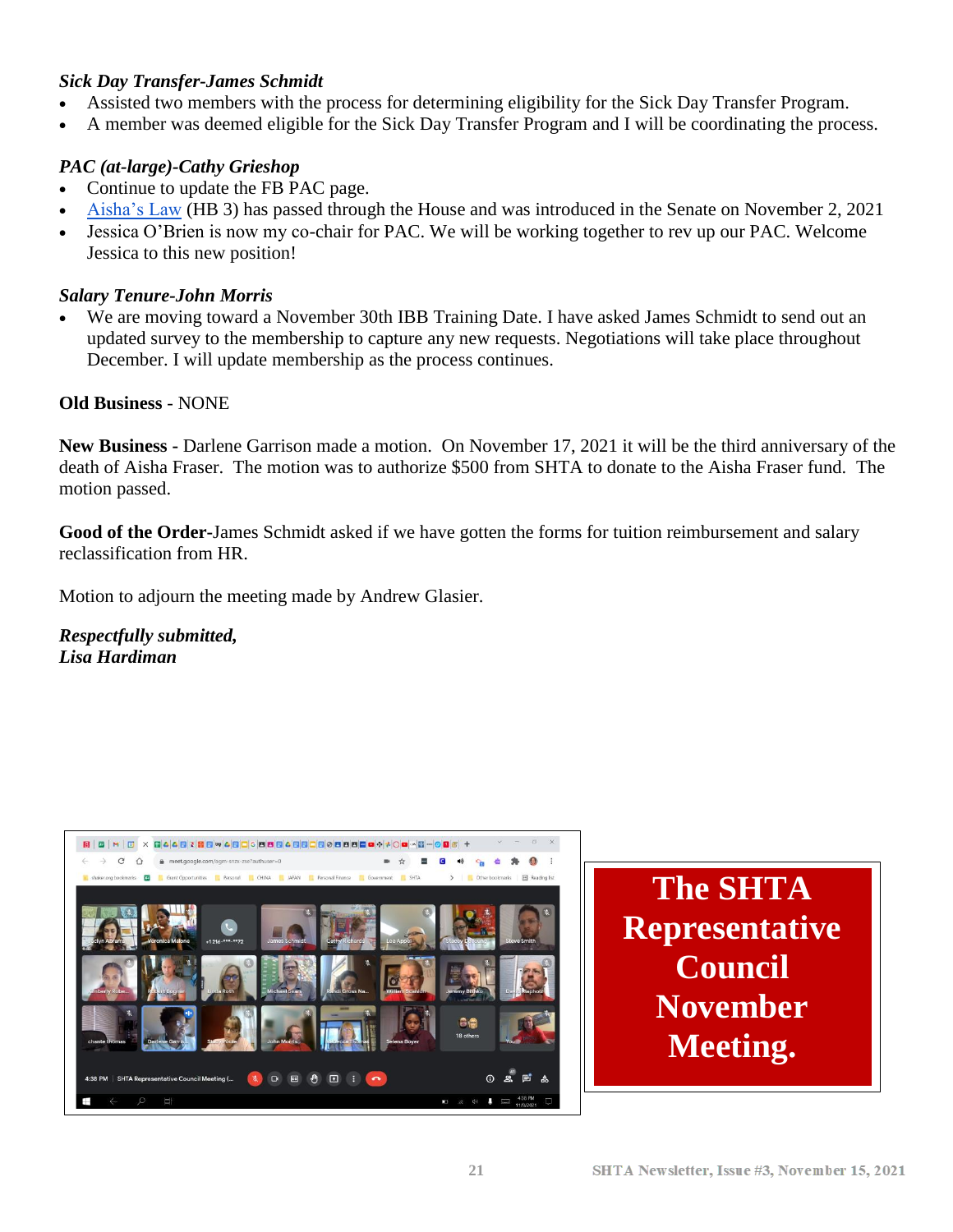## *Our Students Need Supports*

*This newsletter is a publication of the Shaker Heights Teachers' Association, an independent organization of professional educators in the Shaker Heights City School District. Signed editorials represent the opinion of the author(s) and may or may not reflect the thinking of other officers or members of the Shaker Heights Teachers' Association. Members and friends of the Association are invited and encouraged to express their opinions or share information via this newsletter.*

When we were notified that we would be going 100% in-person for the 2021-2022 school year, I assumed that supports would be in place for our students. Knowing that many of them had been remote for one and half years, I thought we would have changed our protocols to support students' mental health. Knowing that the majority of my students had their cameras off and did not interact with their classmates or myself, I thought we would have implemented services to support those kids. I assumed that educators would be queried about their observations of students after such a trying one and a half years -- about how we could best support our still suffering students. Unfortunately for our students, none of these things have taken place.

Students (along with teachers and administrators) are still suffering from the effects of isolation and living under continuous duress due to Covid-19. How is it that we are ignoring the elephant in the room and proceeding like there is nothing wrong? Our kids are showing an extreme lack of intellectual stamina, maturity, self-awareness, self-control and empathy and we have little in place to support them. These skills need to be explicitly taught.

Many teachers, with the assistance of our Positive Behavior Coordinators, are implementing their own socialemotional learning (SEL) support due to a lack of a comprehensive, student-support system. While effective, it is far less effective than something that is systemic and consistent with all the teachers. On several occasions, we suggested that we implement a system that had proved to significantly decrease negative student interactions (and increase positive student interactions) and was told we could not. On several occasions, we have suggested implementing a research-based SEL curriculum (Emory University's SEE Learning Program). Again, this idea was not implemented. Instead, students were rewarded with a cupcake for perfect attendance. **During a pandemic.** Therefore, effectively penalizing students who followed the District's health and safety protocols. Why don't we promote the positive behaviors we are seeing from the vast majority of our students? We can easily align our IB Learner Profiles with the behaviors we see and want to see from our students -- something that is done in other buildings in the district. With an impending visit from IB, it seems that this would be the perfect time to embrace IB on a deeper level.

There are many administrators that I have a deep respect for and many of them have been in Shaker for longer than myself -- they possess institutional knowledge that can only be gained through time and effort. Like many of the teachers who possess that institutional knowledge, they understand how things work and what our students need.

Why are we not collaborating about how to best support our students? Why are the teachers, the ones who spend the most time with the students and who have the most institutional knowledge, not a collaborative partner in supporting our students? We know our students better than anyone in the building. We have deep, meaningful relationships with them and their families -- why would we be excluded from the decisions that affect them (and ourselves) the most?

*Jeremy Bishko, Middle School Science Teacher Shaker Alumni*